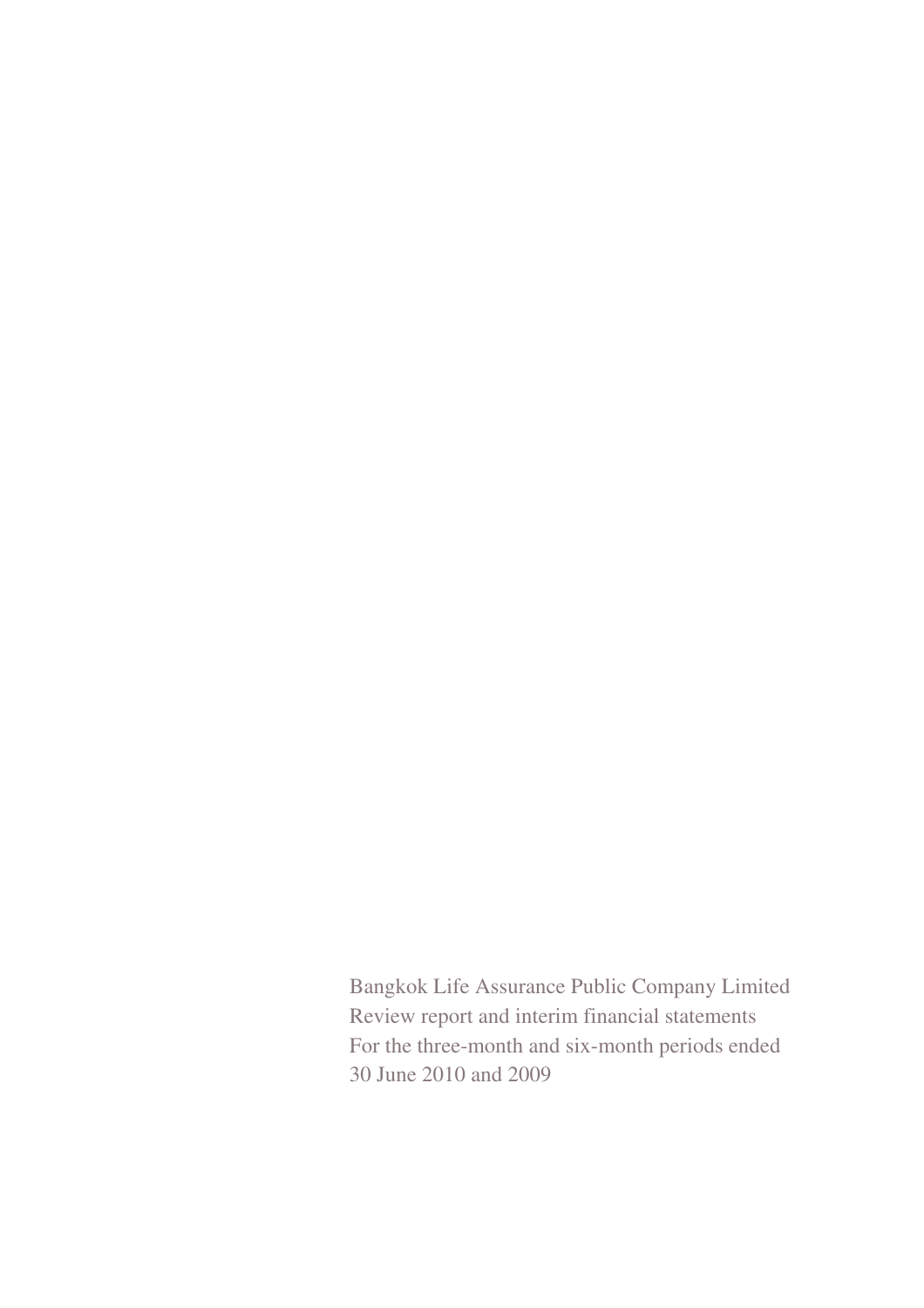### **Review Report of Independent Auditor**

To the Shareholders of Bangkok Life Assurance Public Company Limited

I have reviewed the accompanying balance sheet of Bangkok Life Assurance Public Company Limited as at 30 June 2010 and the related statements of income for the threemonth and six-month periods ended 30 June 2010 and 2009, the related statements of changes in shareholders' equity, and cash flows for the six-month periods ended 30 June 2010 and 2009. These financial statements are the responsibility of the Company's management as to their correctness and the completeness of the presentation. My responsibility is to issue a report on these financial statements based on my reviews.

I conducted my reviews in accordance with the auditing standard applicable to review engagements. This standard requires that I plan and perform the review to obtain moderate assurance as to whether the financial statements are free of material misstatement. A review is limited primarily to inquiries of company personnel and analytical procedures applied to financial data and thus provides less assurance than an audit. I have not performed an audit and, accordingly, I do not express an audit opinion.

Based on my reviews, nothing has come to my attention that causes me to believe that the accompanying financial statements are not presented fairly, in all material respects, in accordance with generally accepted accounting principles.

I have previously audited the financial statements of Bangkok Life Assurance Public Company Limited for the year ended 31 December 2009, in accordance with generally accepted auditing standards and expressed an unqualified opinion on those statements under my report dated 24 February 2010, The balance sheets as at 31 December 2009, as presented herein for comparative purposes, formed an integral part of the financial statements which I audited and reported on. I have not performed any other audit procedures subsequent to the date of that report.

Nonglak Pumnoi Certified Public Accountant (Thailand) No. 4172

Ernst & Young Office Limited Bangkok: 11 August 2010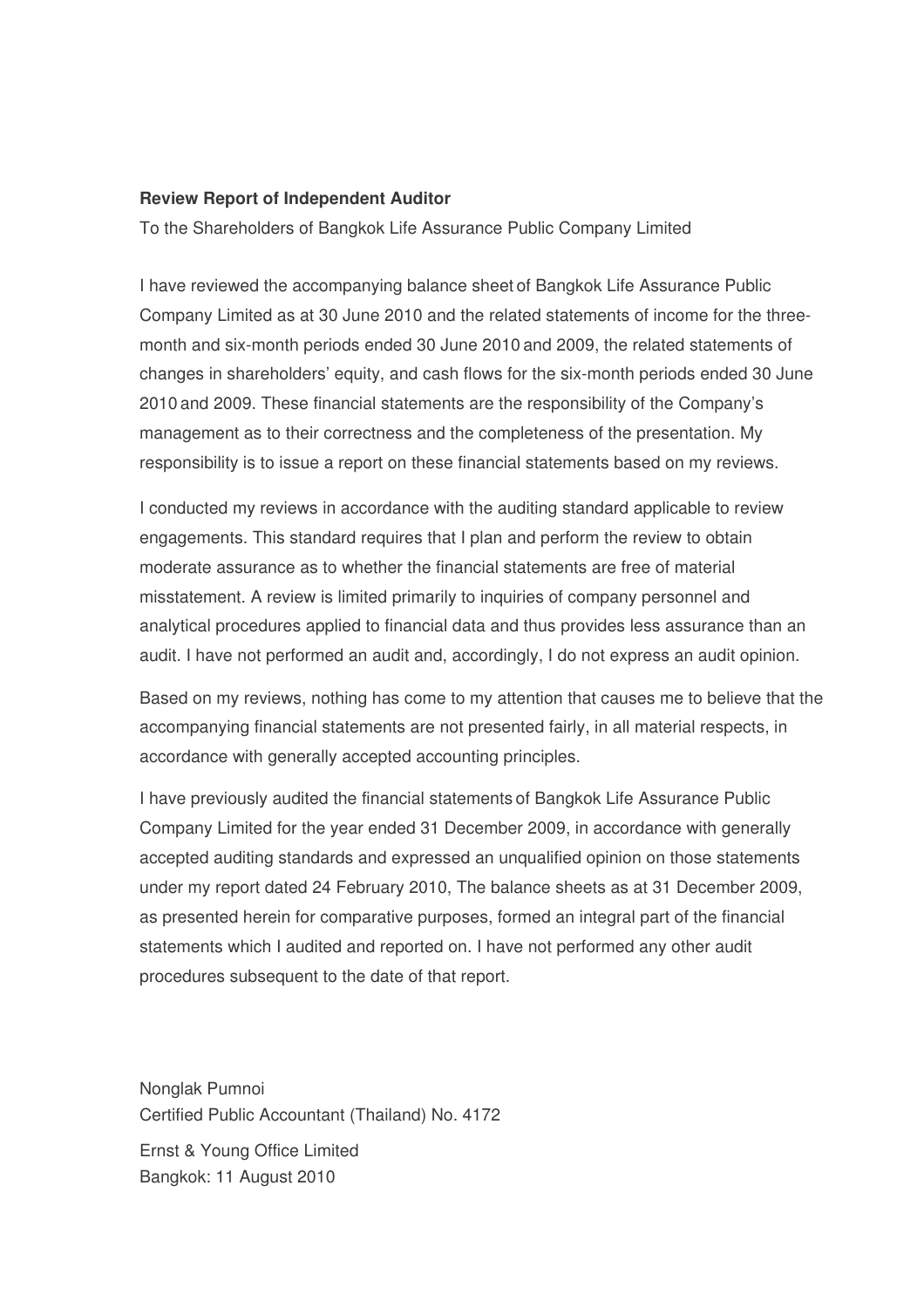#### **Bangkok Life Assurance Public Company Limited** - -  $\mathbf d$

#### **Balance sheets**

**As at 30 June 2010 and 31 December 2009**

|                                             |              |                | (Unit: Baht)     |
|---------------------------------------------|--------------|----------------|------------------|
|                                             | <b>Note</b>  | 30 June 2010   | 31 December 2009 |
|                                             |              | (Unaudited     | (Audited)        |
|                                             |              | but reviewed)  |                  |
| <b>Assets</b>                               |              |                |                  |
| Investments in securities                   |              |                |                  |
| <b>Bonds</b>                                | 13, 14       | 50,008,322,919 | 42,951,296,082   |
| Treasury bills                              |              | 69,967,524     |                  |
| Notes                                       |              | 6,365,000,000  | 4,695,637,979    |
| <b>Stocks</b>                               |              | 5,436,670,382  | 4,445,579,430    |
| Debentures                                  |              | 7,698,464,442  | 7,763,767,603    |
| Unit trusts                                 |              | 2,140,775,858  | 2,269,930,337    |
| Other securities                            |              | 9,585,772      | 14,719,539       |
| Total investments in securities             | 5, 7, 8      | 71,728,786,897 | 62,140,930,970   |
| Loans                                       |              |                |                  |
| Policy loans                                |              | 1,322,401,776  | 1,216,888,712    |
| Mortgage loans                              |              | 650,402,959    | 677,767,038      |
| Other loans                                 |              | 12,546,611     | 12,030,737       |
| <b>Total loans</b>                          |              | 1,985,351,346  | 1,906,686,487    |
| Less: Allowance for doubtful accounts       |              | (2,605,722)    | (2,605,722)      |
| Loans - net                                 | 6, 7         | 1,982,745,624  | 1,904,080,765    |
| Cash and deposits at financial institutions | 7, 8         | 758,389,609    | 1,718,064,852    |
| Property, building and equipment - net      | $\mathcal G$ | 336,533,387    | 334,147,684      |
| Due from reinsurers                         | 7            | 11,071,219     | 45,348,126       |
| Premium due and uncollected                 | $10$         | 1,588,205,640  | 1,135,273,000    |
| Accrued investment income - net             |              | 879,997,900    | 858,651,795      |
| Other assets                                |              |                |                  |
| Intangible assets - net                     |              | 19,635,955     | 17,818,746       |
| <b>Others</b>                               | 7, 11        | 193,114,665    | 185, 151, 748    |
| <b>Total assets</b>                         |              | 77,498,480,896 | 68,339,467,686   |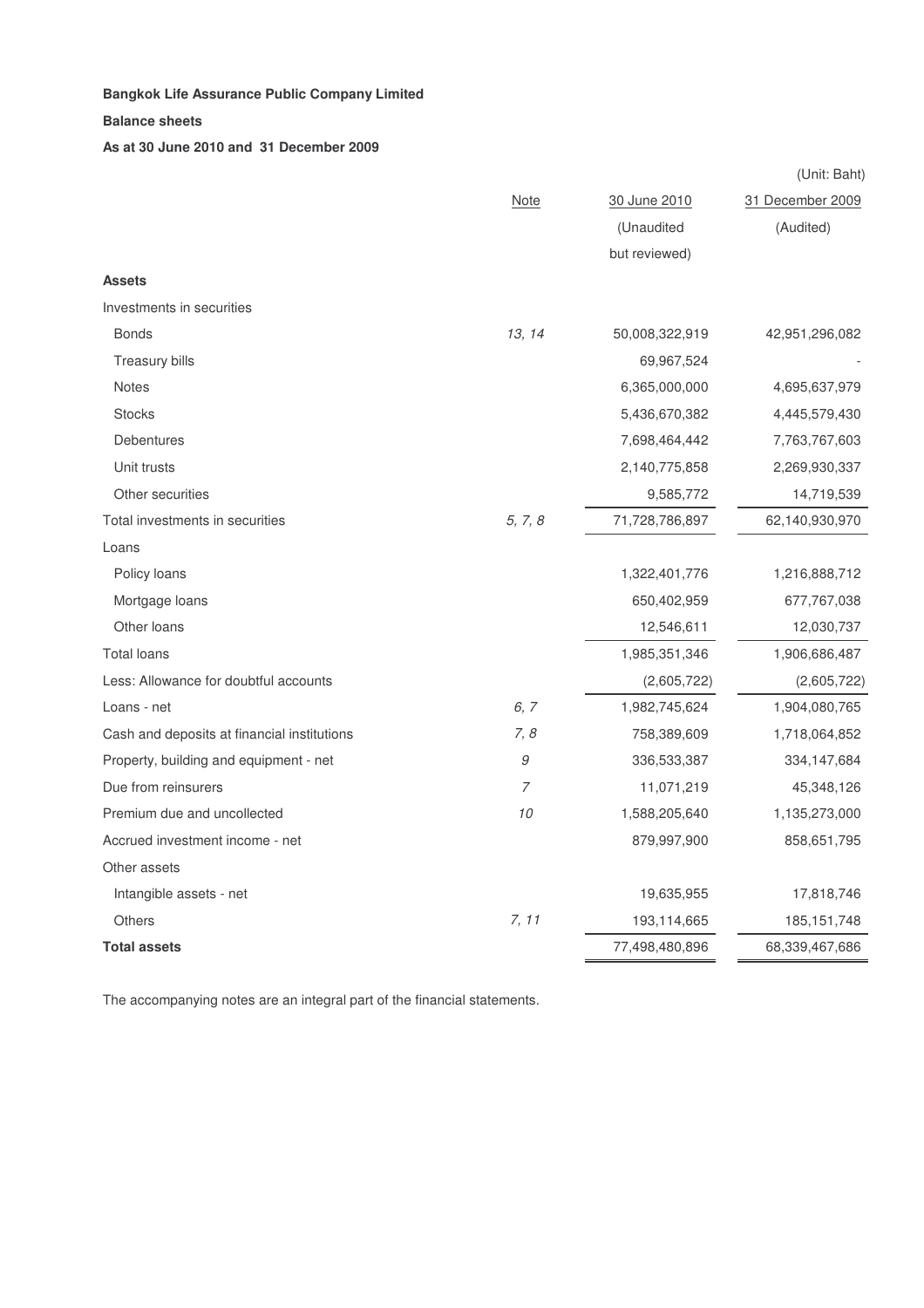### **Balance sheets (continued)**

**As at 30 June 2010 and 31 December 2009**

|                                              |             |                | (Unit: Baht)     |
|----------------------------------------------|-------------|----------------|------------------|
|                                              | <b>Note</b> | 30 June 2010   | 31 December 2009 |
|                                              |             | (Unaudited     | (Audited)        |
|                                              |             | but reviewed)  |                  |
| Liabilities and shareholders' equity         |             |                |                  |
| <b>Liabilities</b>                           |             |                |                  |
| Life policy reserve                          |             | 61,036,941,038 | 53,557,935,366   |
| Unpaid policy benefits                       | 7           | 5,040,001,212  | 4,680,399,644    |
| Due to reinsurers                            | 7           | 23,478,608     | 45,651,989       |
| Advance premium receipts                     |             | 1,392,931,235  | 1,417,205,548    |
| Other liabilities                            |             |                |                  |
| Corporate income tax payable                 |             | 263,163,861    | 223,692,406      |
| <b>Others</b>                                | 7, 12       | 1,380,609,906  | 1,182,988,811    |
| <b>Total liabilities</b>                     |             | 69,137,125,860 | 61,107,873,764   |
| <b>Shareholders' equity</b>                  |             |                |                  |
| Share capital                                | 15          |                |                  |
| Registered share capital                     |             |                |                  |
| 1,220,000,000 ordinary shares of Baht 1 each |             | 1,220,000,000  | 1,220,000,000    |
| Issued and paid-up share capital             |             |                |                  |
| 1,200,000,000 ordinary shares of Baht 1 each |             | 1,200,000,000  | 1,200,000,000    |
| Premium on share capital                     |             | 2,699,821,268  | 2,699,821,268    |
| Unrealised gains                             |             |                |                  |
| Surplus on changes in values of investments  | 5           | 1,299,256,783  | 1,033,412,251    |
| Retained earnings                            |             |                |                  |
| Appropriated                                 |             |                |                  |
| Statutory reserve                            |             | 122,000,000    | 122,000,000      |
| General reserve                              |             | 400,000,000    | 400,000,000      |
| Unappropriated                               |             | 2,640,276,985  | 1,776,360,403    |
| <b>Total shareholders' equity</b>            |             | 8,361,355,036  | 7,231,593,922    |
| Total liabilities and shareholders' equity   |             | 77,498,480,896 | 68,339,467,686   |
|                                              |             |                |                  |
| Off-balance sheet items - commitments        |             |                |                  |
| Commitments                                  | 18          | 128,255,069    | 153,102,373      |

The accompanying notes are an integral part of the financial statements.

Directors

. . . . . . . . . . . . . . . . . . .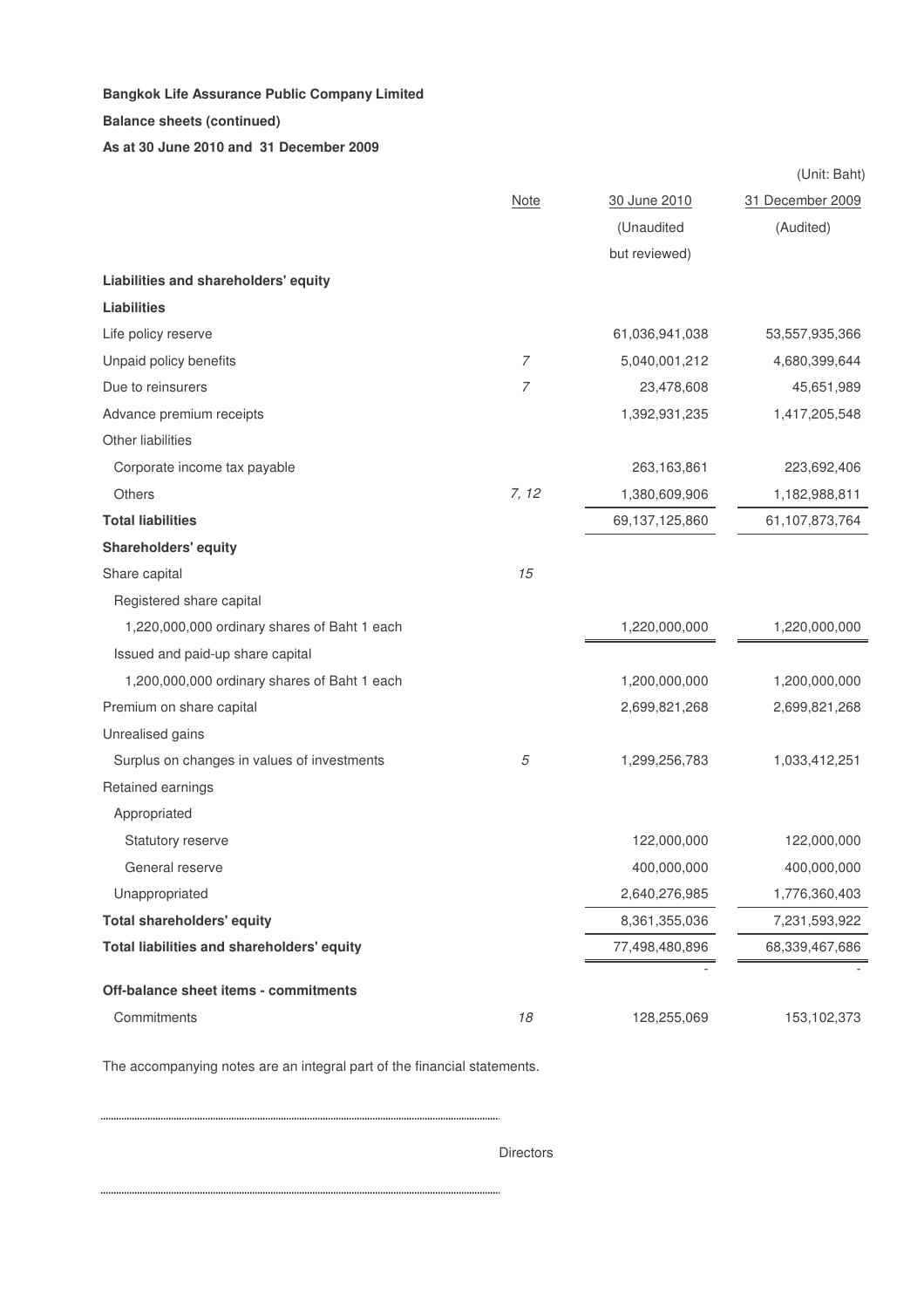### **Income statements**

## **For the three-month periods ended 30 June 2010 and 2009**

|                                                       |                  |                  | (Unit: Baht)  |
|-------------------------------------------------------|------------------|------------------|---------------|
|                                                       | Note             | 2010             | 2009          |
| <b>Revenues</b>                                       |                  |                  |               |
| Net premiums written                                  | 7                | 5,472,674,463    | 4,700,755,122 |
| Net investments income                                | 7                | 846,794,684      | 688,227,407   |
| Gains on investments in securities                    | 5                | 137, 146, 375    | 40,794,774    |
| Other income                                          |                  |                  |               |
| Gains on sales of assets                              |                  | 26,280           | 1,589,416     |
| Others                                                |                  | 2,759,852        | 4,080,839     |
| <b>Total revenues</b>                                 |                  | 6,459,401,654    | 5,435,447,558 |
| <b>Expenses</b>                                       |                  |                  |               |
| Underwriting expenses                                 |                  |                  |               |
| Life policy reserve increase from the previous period |                  | 3, 191, 558, 033 | 2,821,710,045 |
| Benefit payments to life policies during the period   | 7                | 1,468,487,228    | 1,362,520,404 |
| Dividends to policyholders                            |                  | 9,036,000        | 480,000       |
| Commissions and brokerages                            | $\boldsymbol{7}$ | 619,375,022      | 602,559,657   |
| Sales promotion expenses                              |                  | 90,352,032       | 62,864,380    |
| Other underwriting expenses                           | $\boldsymbol{7}$ | 4,280,099        | 3,154,430     |
| Total underwriting expenses                           |                  | 5,383,088,414    | 4,853,288,916 |
| Operating expenses                                    |                  |                  |               |
| Personnel expenses                                    |                  | 151,529,907      | 139,039,833   |
| Premises and equipment expenses                       | 7                | 34,240,891       | 29,483,789    |
| Taxes and duties                                      |                  | 23,839,314       | 18,122,384    |
| Directors' remuneration                               |                  | 5,570,000        | 6,710,000     |
| Operating expenses - branches                         |                  | 15,517,468       | 14,137,093    |
| Contribution to the Office of Insurance Commission    |                  | 10,205,603       | 9,331,888     |
| Contribution to the life assurance fund               |                  | 5,533,387        | 4,769,029     |
| Other operating expenses                              | 7                | 57,040,053       | 44,352,230    |
| Total operating expenses                              |                  | 303,476,623      | 265,946,246   |
| Losses (gains) on exchange                            |                  | $-2,026,604$     | 9,706,193     |
| <b>Total expenses</b>                                 |                  | 5,684,538,433    | 5,128,941,355 |
| Income before income tax                              |                  | 774,863,221      | 306,506,203   |
| Corporate income tax                                  |                  | 172,208,091      | 73,444,203    |
| Net income for the period                             |                  | 602,655,130      | 233,062,000   |
| Earning per share                                     | 16               |                  |               |
| Basic earnings per share                              |                  |                  |               |
| Net income                                            |                  | 0.502            | 0.233         |
| Diluted earnings per share                            |                  |                  |               |
| Net income                                            |                  | 0.500            | 0.233         |
|                                                       |                  |                  |               |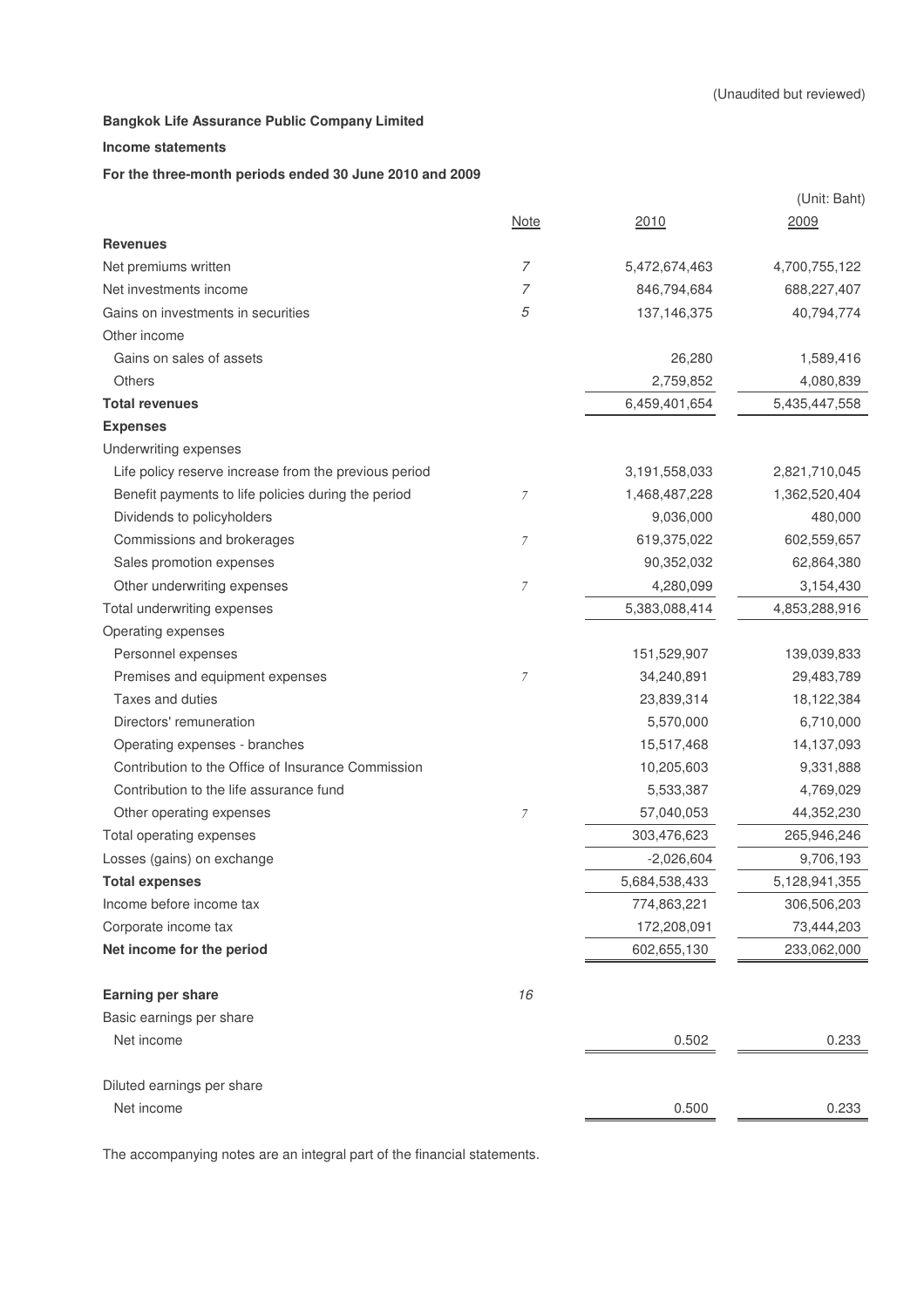## **Income statements (continued)**

## **For the six-month periods ended 30 June 2010 and 2009**

|                                                       |                |                | (Unit: Baht)   |
|-------------------------------------------------------|----------------|----------------|----------------|
|                                                       | <b>Note</b>    | 2010           | 2009           |
| <b>Revenues</b>                                       |                |                |                |
| Net premiums written                                  | $\overline{7}$ | 12,321,591,541 | 9,423,027,232  |
| Net investments income                                | 7              | 1,620,074,125  | 1,323,585,498  |
| Gains on investments in securities                    | 5              | 224,118,958    | 166,279,879    |
| Other income                                          |                |                |                |
| Gains on sales of assets                              |                | 3,640,856      | 1,615,885      |
| Others                                                |                | 5,714,646      | 10,612,909     |
| <b>Total revenues</b>                                 |                | 14,175,140,126 | 10,925,121,403 |
| <b>Expenses</b>                                       |                |                |                |
| Underwriting expenses                                 |                |                |                |
| Life policy reserve increase from the previous period |                | 7,479,005,672  | 5,255,268,980  |
| Benefit payments to life policies during the period   | 7              | 3,031,975,523  | 2,563,191,236  |
| Dividends to policyholders                            |                | 16,236,000     | 720,000        |
| Commissions and brokerages                            | $\overline{7}$ | 1,517,549,154  | 1,273,309,943  |
| Sales promotion expenses                              |                | 205,387,280    | 187,681,305    |
| Other underwriting expenses                           | $\overline{7}$ | 8,162,648      | 5,582,244      |
| Total underwriting expenses                           |                | 12,258,316,277 | 9,285,753,708  |
| Operating expenses                                    |                |                |                |
| Personnel expenses                                    |                | 294,410,336    | 275,325,586    |
| Premises and equipment expenses                       | $\overline{7}$ | 66,514,938     | 58,864,359     |
| Taxes and duties                                      |                | 44,154,460     | 40,658,452     |
| Directors' remuneration                               |                | 6,950,000      | 8,270,000      |
| Operating expenses - branches                         |                | 32,353,676     | 29,906,125     |
| Contribution to the Office of Insurance Commission    |                | 24,054,418     | 19,536,992     |
| Contribution to the life assurance fund               |                | 12,516,430     | 17,846,023     |
| Other operating expenses                              | $\overline{7}$ | 112,431,643    | 101,580,093    |
| Total operating expenses                              |                | 593,385,901    | 551,987,630    |
| Losses on exchange                                    |                | 3,537,265      | 7,799,155      |
| <b>Total expenses</b>                                 |                | 12,855,239,443 | 9,845,540,493  |
| Income before income tax                              |                | 1,319,900,683  | 1,079,580,910  |
| Corporate income tax                                  |                | 276,502,921    | 290,190,150    |
| Net income for the period                             |                | 1,043,397,762  | 789,390,760    |
| Earning per share                                     | 16             |                |                |
| Basic earnings per share                              |                |                |                |
| Net income                                            |                | 0.869          | 0.789          |
| Diluted earnings per share                            |                |                |                |
| Net income                                            |                | 0.866          | 0.789          |
|                                                       |                |                |                |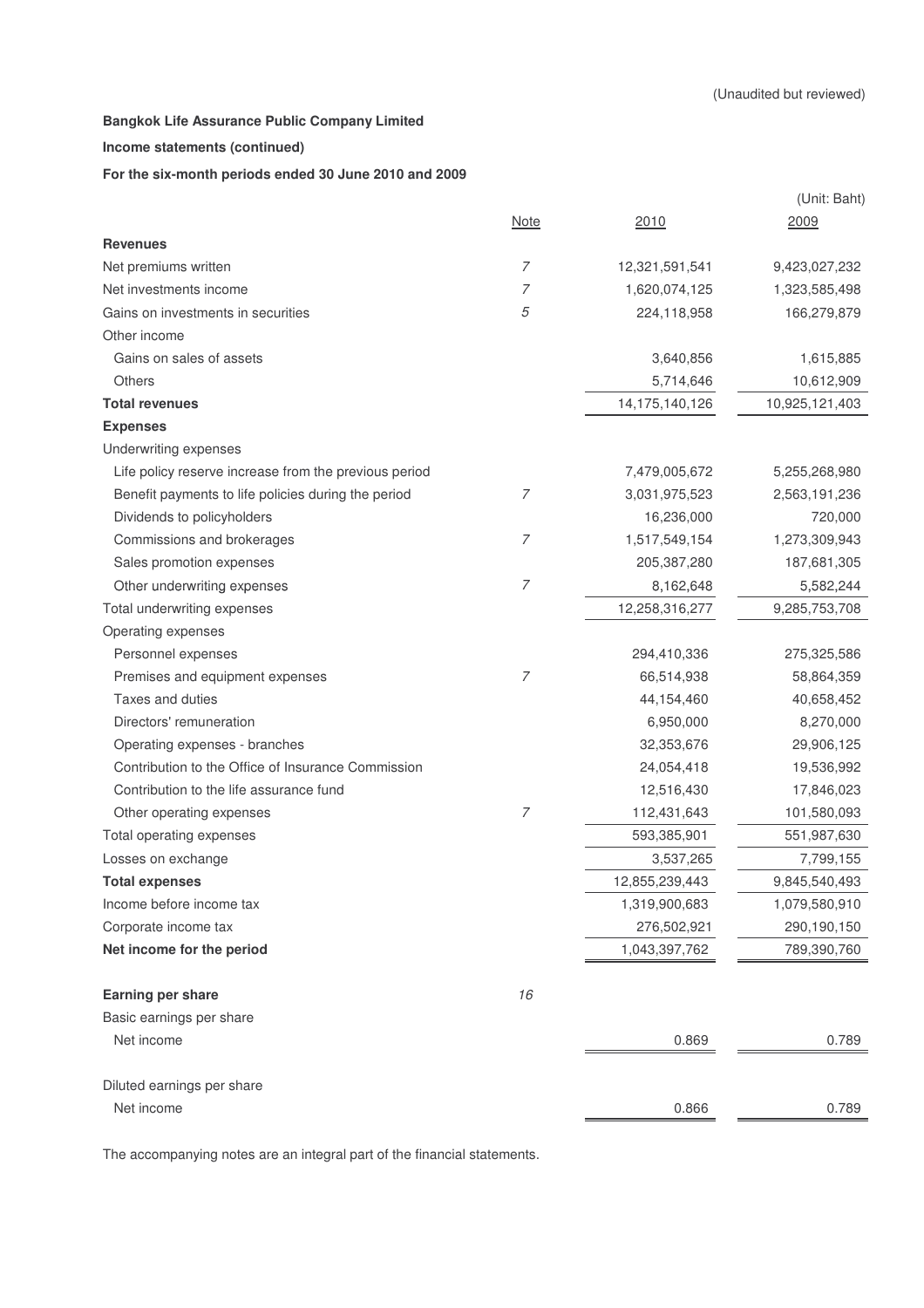#### **Cash flow statements**

#### **For the six-month periods ended 30 June 2010 and 2009**

|                                                     |                  | (Unit: Baht)        |
|-----------------------------------------------------|------------------|---------------------|
|                                                     | 2010             | 2009                |
| Cash flows from (used in) operating activities      |                  |                     |
| Net premiums written                                | 11,835,176,142   | 9,063,897,495       |
| Net investments income                              | 1,872,702,173    | 1,359,747,697       |
| Other income                                        | 5,714,646        | 10,612,909          |
| Benefit payments to life policies during the period | $-2,723,391,572$ | (2, 197, 363, 541)  |
| Dividends to policyholders                          | $-16,236,000$    | (720,000)           |
| Commissions and brokerages                          | $-1,488,371,675$ | (1, 283, 383, 463)  |
| Other underwriting expenses                         | -198,427,358     | (152, 765, 285)     |
| Operating expenses                                  | -428,017,273     | (301, 984, 140)     |
| Corporate income tax                                | -237,031,467     | (135, 999, 447)     |
| Net cash from operating activities                  | 8,622,117,616    | 6,362,042,225       |
| Cash flows from (used in) investing activities      |                  |                     |
| Cash flows from                                     |                  |                     |
| Investments in securities                           | 80,243,436,155   | 23,511,889,747      |
| Loans                                               | 209,271,075      | 154,501,212         |
| Deposits at financial institutions                  | 405,000,000      | 700,000,000         |
| Property, building and equipment                    | 4,016,150        | 1,993,230           |
| Net cash from investing activities                  | 80,861,723,380   | 24,368,384,189      |
| Cash flows used in                                  |                  |                     |
| Investments in securities                           | -85,666,676,805  | (26, 337, 093, 187) |
| Loans                                               | -249,656,919     | (164, 883, 573)     |
| Deposits at financial institutions                  |                  | (805,000,000)       |
| Property, building and equipment                    | -35,830,230      | (22, 132, 579)      |
| Net cash used in investing activities               | -85,952,163,954  | (27, 329, 109, 339) |
| Net cash used in investing activities               | $-5,090,440,574$ | (2,960,725,150)     |
| Cash flows used in financing activities             |                  |                     |
| Dividends payment                                   | $-179,481,180$   |                     |
| Net cash used in financing activities               | $-179,481,180$   |                     |
| Net increase in cash and cash equivalents           | 3,352,195,862    | 3,401,317,075       |
| Cash and cash equivalents at beginning of period    | 9,393,806,076    | 661,639,639         |
| Cash and cash equivalents at end of period (Note 8) | 12,746,001,938   | 4,062,956,714       |
| Supplemental cash flows information                 |                  |                     |
| Non-cash item                                       |                  |                     |
| Surplus on changes in values of investments         | 1,299,256,783    | 516,920,614         |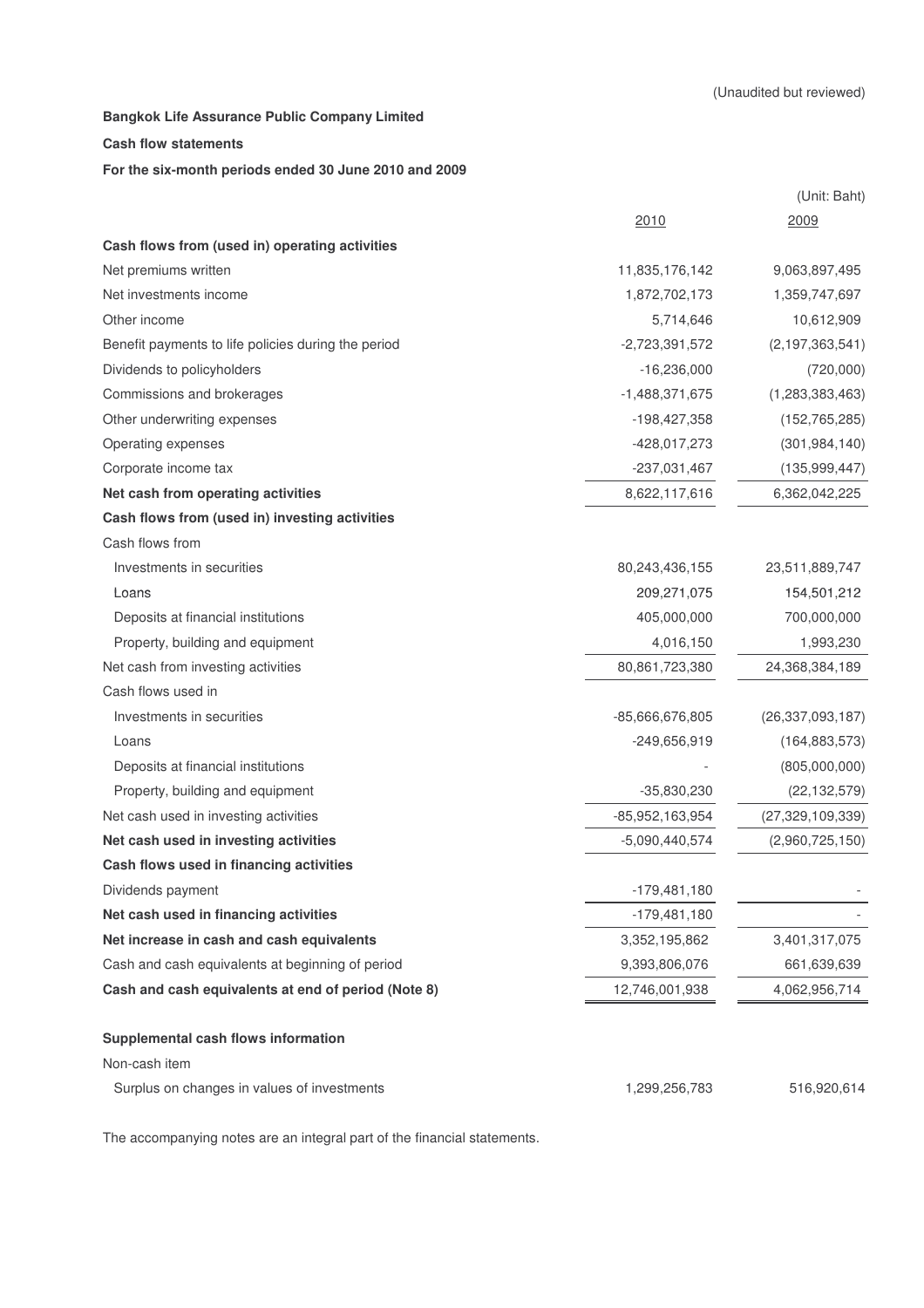**Statements of changes in shareholders' equity**

**For the six-month periods ended 30 June 2010 and 2009**

|                                                   |      | Issued and    |               | Surplus (deficit) on |                   | Retained earnings |                 |                 |
|---------------------------------------------------|------|---------------|---------------|----------------------|-------------------|-------------------|-----------------|-----------------|
|                                                   |      | paid-up       | Premium on    | changes in values of | Appropriated      |                   |                 |                 |
|                                                   | Note | share capital | share capital | investments          | Statutory reserve | General reserve   | Unappropriated  | Total           |
| Balance as at 1 January 2009                      |      | 1,000,000,000 | 275,000,000   | 316,295,625          | 77,085,216        | 400,000,000       | 950,388,372     | 3,018,769,213   |
| Income recognised directly in equity              |      |               |               |                      |                   |                   |                 |                 |
| Investments in available-for-sale securities      |      |               |               |                      |                   |                   |                 |                 |
| Gains recognized in shareholders' equity          |      |               |               | 191,988,273          |                   |                   |                 | 191,988,273     |
| Transferred to profit or loss due to disposals    |      |               |               | 8,636,716            |                   |                   |                 | 8,636,716       |
| Net income recognised directly in equity          |      |               |               | 200,624,989          |                   |                   |                 | 200,624,989     |
| Net income for the period                         |      |               |               |                      |                   |                   | 789,390,760     | 789,390,760     |
| Total income for the period                       |      |               |               | 200,624,989          |                   |                   | 789,390,760     | 990,015,749     |
| Dividend paid                                     | 17   |               |               |                      |                   |                   | (135,000,000)   | (135,000,000)   |
| Unappropriated retained earnings transferred to   |      |               |               |                      |                   |                   |                 |                 |
| statutory reserve                                 |      |               |               |                      | 39,469,538        |                   | (39, 469, 538)  |                 |
| Balance as at 30 June 2009                        |      | 1,000,000,000 | 275,000,000   | 516,920,614          | 116,554,754       | 400,000,000       | 1,565,309,594   | 3,873,784,962   |
| Balance as at 1 January 2010                      |      | 1,200,000,000 | 2,699,821,268 | 1,033,412,251        | 122,000,000       | 400,000,000       | 1,776,360,403   | 7,231,593,922   |
| Income and expenses recognised directly in equity |      |               |               |                      |                   |                   |                 |                 |
| Investments in available-for-sale securities      |      |               |               |                      |                   |                   |                 |                 |
| Gains recognized in shareholders' equity          |      |               |               | 311,244,494          |                   |                   |                 | 311,244,494     |
| Transferred to profit or loss due to disposals    |      |               |               | (45, 399, 962)       |                   |                   |                 | (45, 399, 962)  |
| Net income recognised directly in equity          |      |               |               | 265,844,532          |                   |                   |                 | 265,844,532     |
| Net income for the period                         |      |               |               |                      |                   |                   | 1,043,397,762   | 1,043,397,762   |
| Total income for the period                       |      |               |               | 265,844,532          |                   |                   | 1,043,397,762   | 1,309,242,294   |
| Dividend paid                                     | 17   |               |               |                      |                   |                   | (179, 481, 180) | (179, 481, 180) |
| Balance as at 30 June 2010                        |      | 1,200,000,000 | 2,699,821,268 | 1,299,256,783        | 122,000,000       | 400,000,000       | 2,640,276,985   | 8,361,355,036   |
|                                                   |      |               |               |                      |                   |                   |                 |                 |

- - - - - -

The accompanying notes are an integral part of the financial statements.

(Unaudited but reviewed)

(Unit: Baht)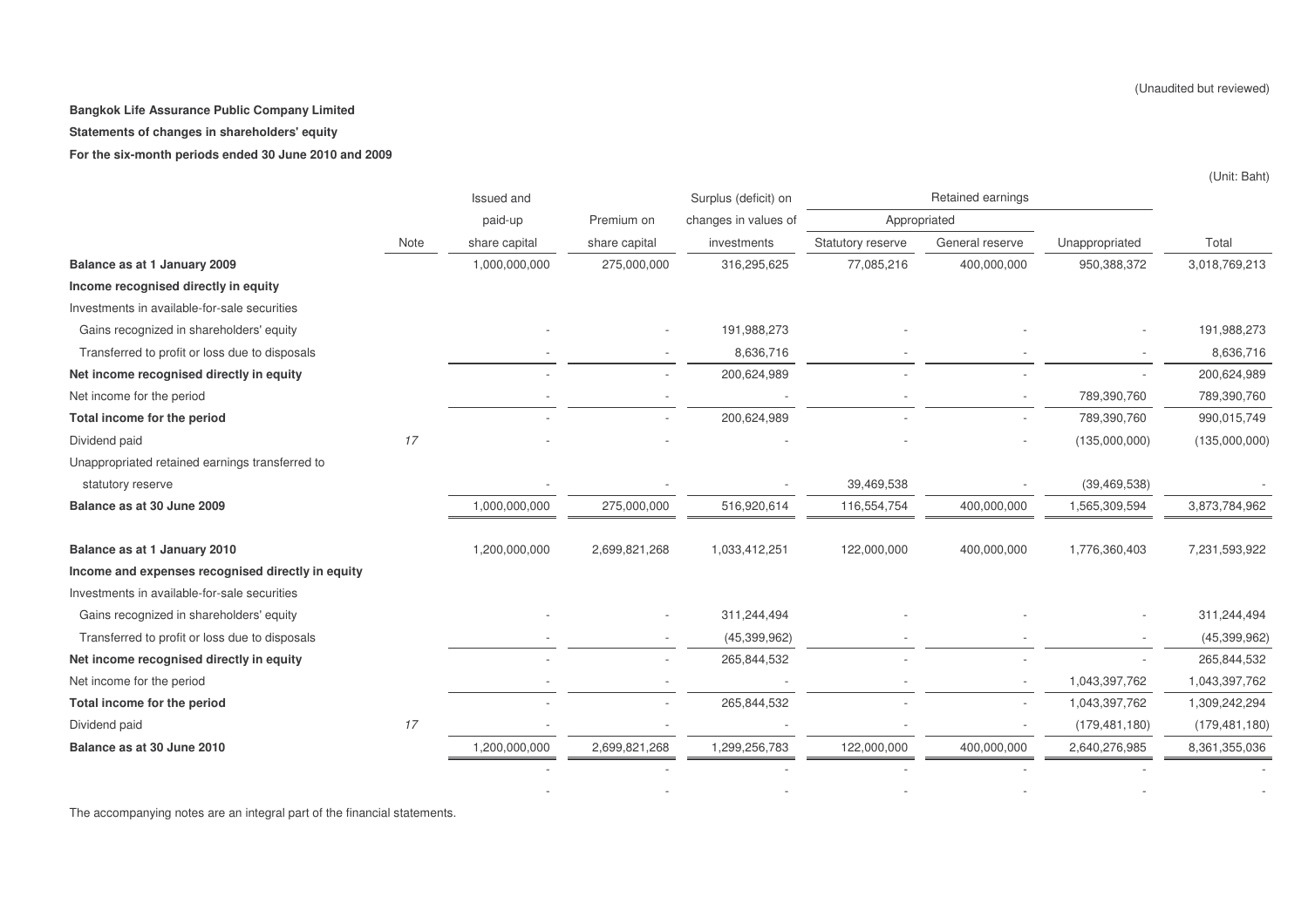# **Bangkok Life Assurance Public Company Limited Notes to interim financial statements For the three-month and six-month periods ended 30 June 2010 and 2009**

## **1. General information**

Bangkok Life Assurance Public Company Limited ("the Company") is a public company incorporated and domiciled in Thailand. Its major shareholder is Nippon Life Insurance Company, which was incorporated in Japan. The Company is principally engaged in the provision of life insurance business. Its registered office is located at 23/115-121, Royal City Avenue, Rama 9 Road, Bangkapi, Huaykwang, Bangkok. As at 30 June 2010, the Company has 71 branches (31 December 2009: 71 branches).

## **2. Basis for the preparation of interim financial statements**

These interim financial statements are prepared in accordance with Thai Accounting Standard 34 (revised 2007) "Interim Financial Reporting", with the Company choosing to present condensed interim financial statements. However, the Company has presented the balance sheets, and the statements of income, changes in shareholders' equity, and cash flows in the same format as that used for the annual financial statements.

These interim financial statements are intended to provide information additional to that included in the latest annual financial statements. Accordingly, they focus on new activities, events and circumstances so as not to duplicate information previously reported. These interim financial statements should therefore be read in conjunction with the latest annual financial statements.

The interim financial statements in Thai language are the official statutory financial statements of the Company. The interim financial statements in English language have been translated from the Thai language financial statements.

## **3. Significant accounting policies**

The interim financial statements are prepared using the same accounting policies and methods of computation as were used for the financial statements for the year ended 31 December 2009.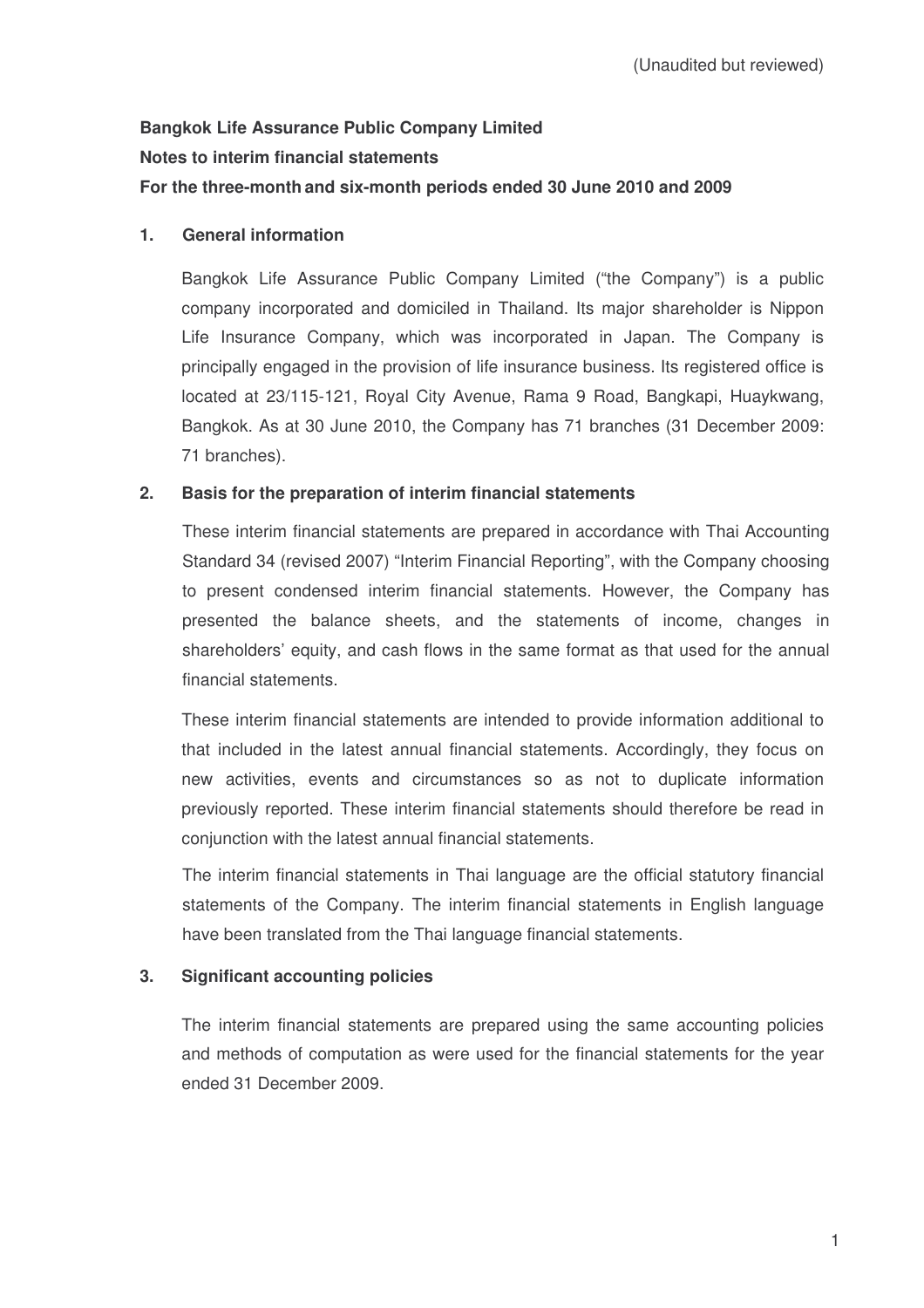## **4. Adoption of new accounting standards**

During the current period, the Federation of Accounting Professions issued a number of revised and new accounting standards as listed below. These standards are not effective for the current year, except Framework for the Preparation and Presentation of Financial Statements, which is immediately effective.

|                       |                                                                                       | <b>Effective date</b> |
|-----------------------|---------------------------------------------------------------------------------------|-----------------------|
|                       | Framework for the Preparation and Presentation of Financial Statements (revised 2009) | Immediate             |
| TAS 1 (revised 2009)  | <b>Presentation of Financial Statements</b>                                           | 1 January 2011        |
| TAS 2 (revised 2009)  | Inventories                                                                           | 1 January 2011        |
| TAS 7 (revised 2009)  | <b>Statement of Cash Flows</b>                                                        | 1 January 2011        |
| TAS 8 (revised 2009)  | Accounting Policies, Changes in Accounting Estimates and                              | 1 January 2011        |
|                       | Errors                                                                                |                       |
| TAS 10 (revised 2009) | Events after the Reporting Period                                                     | 1 January 2011        |
| TAS 11 (revised 2009) | <b>Construction Contracts</b>                                                         | 1 January 2011        |
| <b>TAS 12</b>         | <b>Income Taxes</b>                                                                   | 1 January 2013        |
| TAS 17 (revised 2009) | Leases                                                                                | 1 January 2011        |
| TAS 20 (revised 2009) | Accounting for Government Grants and Disclosure of                                    | 1 January 2013        |
|                       | <b>Government Assistance</b>                                                          |                       |
| TAS 23 (revised 2009) | <b>Borrowing Costs</b>                                                                | 1 January 2011        |
| TAS 24 (revised 2009) | <b>Related Party Disclosures</b>                                                      | 1 January 2011        |
| TAS 27 (revised 2009) | <b>Consolidated and Separate Financial Statements</b>                                 | 1 January 2011        |
| TAS 28 (revised 2009) | <b>Investments in Associates</b>                                                      | 1 January 2011        |
| <b>TAS 29</b>         | Financial Reporting in Hyperinflationary Economies                                    | 1 January 2011        |
| TAS 31 (revised 2009) | Interests in Joint Ventures                                                           | 1 January 2011        |
| TAS 33 (revised 2009) | Earnings per Share                                                                    | 1 January 2011        |
| TAS 34 (revised 2009) | Interim Financial Reporting                                                           | 1 January 2011        |
| TAS 36 (revised 2009) | <b>Impairment of Assets</b>                                                           | 1 January 2011        |
| TAS 37 (revised 2009) | Provisions, Contingent Liabilities and Contingent Assets                              | 1 January 2011        |
| TAS 38 (revised 2009) | Intangible Assets                                                                     | 1 January 2011        |
| TAS 40 (revised 2009) | <b>Investment Property</b>                                                            | 1 January 2011        |
| TFRS 5 (revised 2009) | Non-current Assets Held for Sale and Discontinued                                     | 1 January 2011        |
|                       | Operations                                                                            |                       |
| TFRS <sub>6</sub>     | Exploration for and Evaluation of Mineral Resources                                   | 1 January 2011        |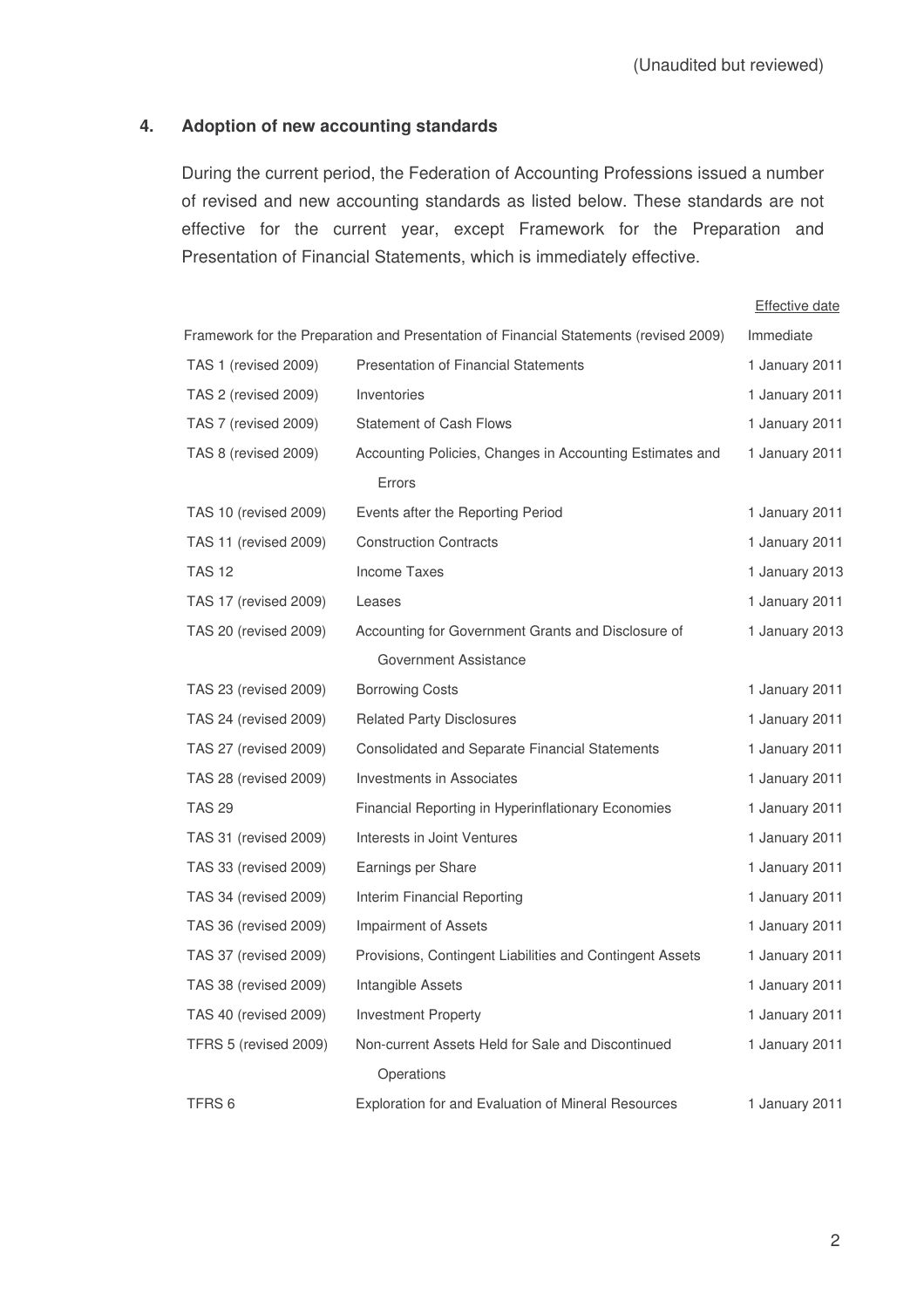The management of the Company has assessed the effect of the accounting standards and financial reporting standards and believes that these standards will not have any significant impact on the financial statements for the year in which they are initially applied. This excludes TAS 12 for which management is still evaluating the first-year impact to the financial statements, and has yet to reach a conclusion.

## **5 Investments in securities**

|                                      |                |               |                  | (Unit: Baht)  |
|--------------------------------------|----------------|---------------|------------------|---------------|
|                                      |                | 30 June 2010  | 31 December 2009 |               |
|                                      | Cost /         |               | Cost /           |               |
|                                      | Amortised cost | Fair value    | Amortised cost   | Fair value    |
| <b>Trading securities</b>            |                |               |                  |               |
| <b>Equity securities</b>             |                |               |                  |               |
| Ordinary shares                      | 360,680,254    | 354,468,750   | 4,010,700        | 5,200,000     |
| Warrants                             |                | 9,585,772     |                  | 14,719,539    |
| Surplus on changes in values         |                |               |                  |               |
| of investments                       | 3,374,268      |               | 15,908,839       |               |
|                                      | 364,054,522    | 364,054,522   | 19,919,539       | 19,919,539    |
| Debt securities                      |                |               |                  |               |
| Bonds - net                          | 606,538,554    | 615,152,632   |                  |               |
| Surplus on changes in values         |                |               |                  |               |
| of investments                       | 8,614,078      |               |                  |               |
|                                      | 615,152,632    | 615,152,632   |                  |               |
| <b>Total trading securities</b>      | 979,207,154    | 979,207,154   | 19,919,539       | 19,919,539    |
| <b>Available-for-sale securities</b> |                |               |                  |               |
| Equity securities                    |                |               |                  |               |
| Ordinary shares                      | 3,941,642,142  | 5,052,613,802 | 3,461,386,897    | 4,410,791,600 |
| Unit trusts                          | 2,043,398,799  | 2,140,775,858 | 2,213,300,894    | 2,269,930,337 |
| Unrealised Losses on exchange        | (5,739,648)    |               | (1,559,783)      |               |
| Surplus on changes in values         |                |               |                  |               |
| of investments                       | 1,214,088,367  |               | 1,007,593,929    |               |
|                                      | 7,193,389,660  | 7,193,389,660 | 6,680,721,937    | 6,680,721,937 |
| Debt securities                      |                |               |                  |               |
| Bonds - net                          | 989,543,665    | 1,069,124,669 | 1,240,374,194    | 1,261,253,943 |
| Debentures - net                     | 100,000,494    | 105,587,906   | 100,000,688      | 104,939,261   |
| Surplus on changes in values         |                |               |                  |               |
| of investments                       | 85,168,416     |               | 25,818,322       |               |
|                                      | 1,174,712,575  | 1,174,712,575 | 1,366,193,204    | 1,366,193,204 |
| Total available-for-sale securities  | 8,368,102,235  | 8,368,102,235 | 8,046,915,141    | 8,046,915,141 |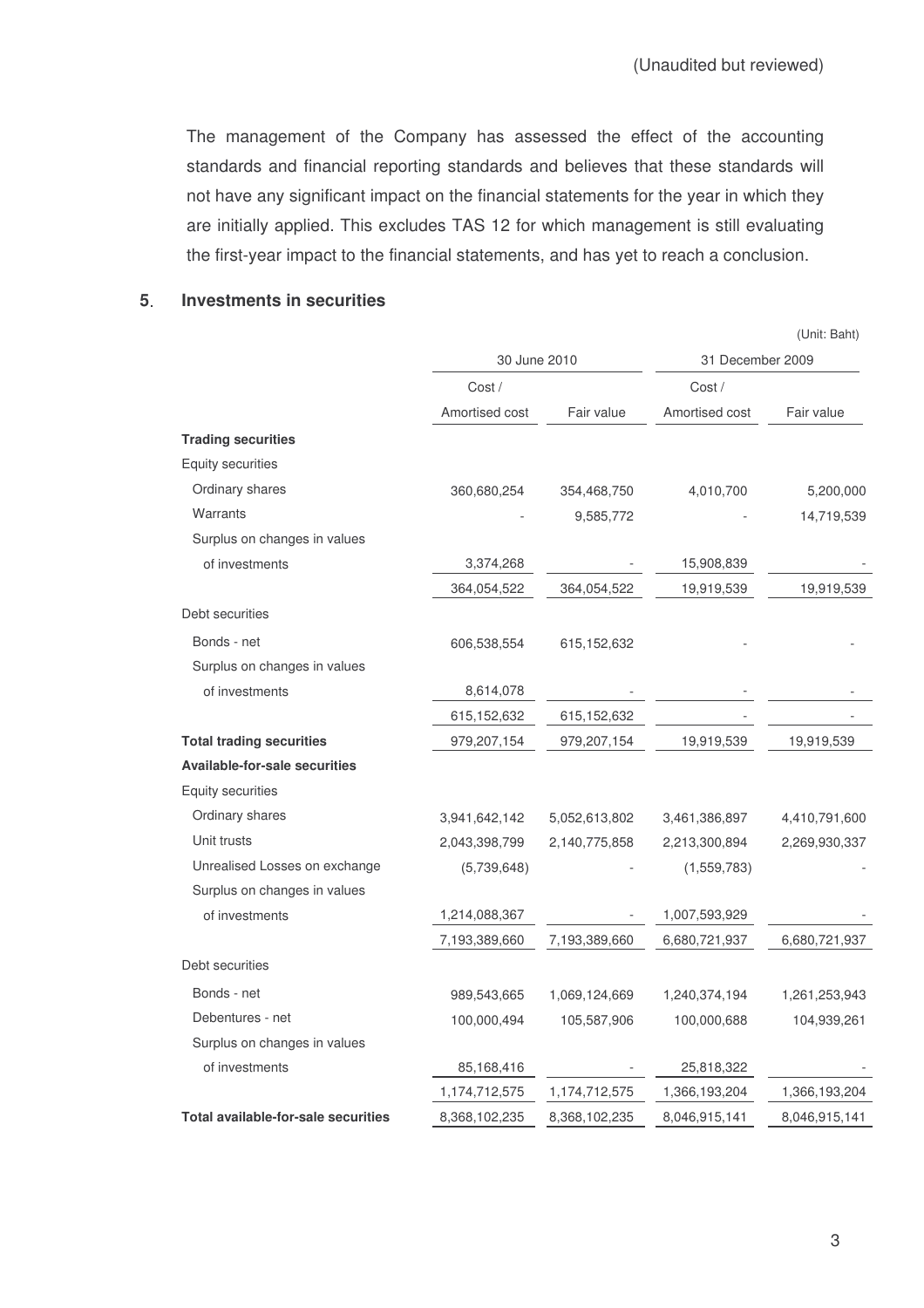|                                         |                |            |                  | (Unit: Baht) |
|-----------------------------------------|----------------|------------|------------------|--------------|
|                                         | 30 June 2010   |            | 31 December 2009 |              |
|                                         | Cost /         |            | Cost/            |              |
|                                         | Amortised cost | Fair value | Amortised cost   | Fair value   |
| <b>Held-to-maturity debt securities</b> |                |            |                  |              |
| Bonds - net                             | 48,324,045,618 |            | 41,690,042,139   |              |
| <b>Treasury bills</b>                   | 69,967,524     |            |                  |              |
| <b>Notes</b>                            | 6,365,000,000  |            | 4,695,637,979    |              |
| <b>Debentures</b>                       | 7,600,376,536  |            | 7,666,328,342    |              |
| Less: Allowance for impairment          | (7,500,000)    |            | (7,500,000)      |              |
| Debentures - net                        | 7,592,876,536  |            | 7,658,828,342    |              |
| Total held-to-maturity debt securities  | 62,351,889,678 |            | 54,044,508,460   |              |
| <b>Other investments</b>                |                |            |                  |              |
| Ordinary shares                         | 29,587,830     |            | 29,587,830       |              |
| <b>Total other investments</b>          | 29,587,830     |            | 29,587,830       |              |
| <b>Total investments in securities</b>  | 71,728,786,897 |            | 62,140,930,970   |              |

Investments in debt securities as at 30 June 2010 and 31 December 2009 will be due as follows

|                                         | 30 June 2010      |                |                |                   |  |  |
|-----------------------------------------|-------------------|----------------|----------------|-------------------|--|--|
|                                         | Due within        |                |                |                   |  |  |
|                                         | 1 year            | $1 - 5$ years  | Over 5 years   | Total             |  |  |
| <b>Trading securities</b>               |                   |                |                |                   |  |  |
| Bonds - net                             |                   | 423,090,828    | 192,061,804    | 615,152,632       |  |  |
|                                         |                   | 423,090,828    | 192,061,804    | 615,152,632       |  |  |
| <b>Available-for-sale securities</b>    |                   |                |                |                   |  |  |
| Bonds - net                             |                   |                | 1,069,124,669  | 1,069,124,669     |  |  |
| Debentures - net                        | 51,046,557        | 54,541,349     |                | 105,587,906       |  |  |
|                                         | 51,046,557        | 54,541,349     | 1,069,124,669  | 1,174,712,575     |  |  |
| <b>Held-to-maturity debt securities</b> |                   |                |                |                   |  |  |
| Bonds - net                             | 9,502,823,387     | 7,141,987,590  | 31,679,234,641 | 48,324,045,618    |  |  |
| <b>Treasury bill</b>                    | 69,967,524        |                |                | 69,567,524        |  |  |
| Notes                                   | 3,100,000,000     | 395,000,000    | 2,870,000,000  | 6,365,000,000     |  |  |
| Debentures - net                        | 430,137,991       | 3,283,072,298  | 3,879,666,247  | 7,592,876,536     |  |  |
|                                         | 13,102,928,902    | 10,820,059,888 | 38,428,900,888 | 62,351,889,678    |  |  |
| Total                                   | 13, 153, 975, 459 | 11,297,692,065 | 39,690,087,361 | 64, 141, 754, 885 |  |  |

4

(Unit: Baht)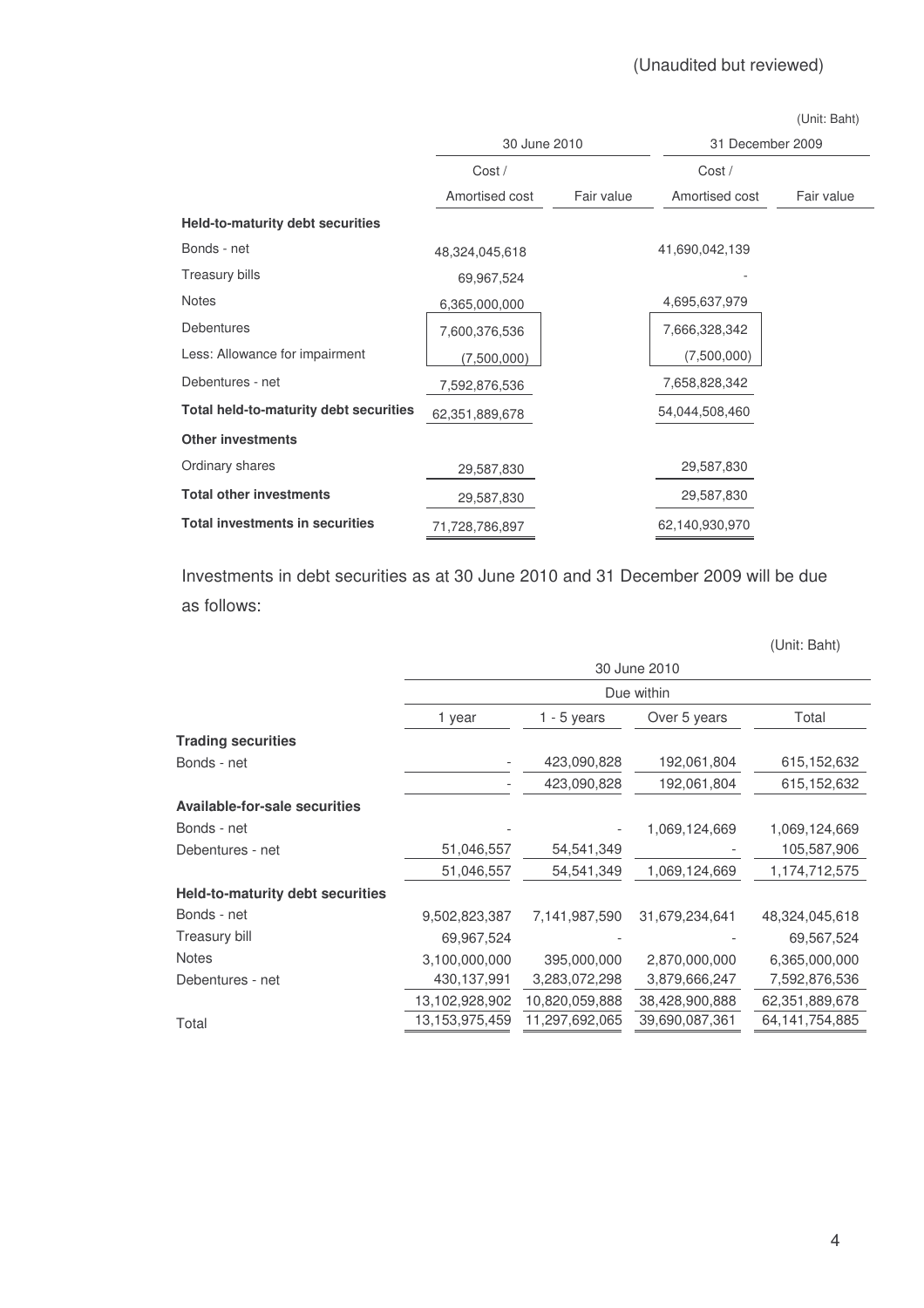(Unit: Baht)

|                                  | 31 December 2009 |               |                |                |  |  |
|----------------------------------|------------------|---------------|----------------|----------------|--|--|
|                                  | Due within       |               |                |                |  |  |
|                                  | 1 year           | 1 - 5 years   | Over 5 years   | Total          |  |  |
| Available-for-sale securities    |                  |               |                |                |  |  |
| $Bonds - net$                    |                  |               | 1,261,253,943  | 1,261,253,943  |  |  |
| Debentures - net                 | 51,637,820       | 53,301,441    |                | 104,939,261    |  |  |
|                                  | 51,637,820       | 53,301,441    | 1,261,253,943  | 1,366,193,204  |  |  |
| Held-to-maturity debt securities |                  |               |                |                |  |  |
| Bonds - net                      | 6,752,476,873    | 6,907,146,636 | 28,030,418,630 | 41,690,042,139 |  |  |
| <b>Notes</b>                     | 2,750,637,979    | 395,000,000   | 1,550,000,000  | 4,695,637,979  |  |  |
| Debentures - net                 | 296,402,466      | 2,136,939,977 | 5,225,485,899  | 7,658,828,342  |  |  |
|                                  | 9,799,517,318    | 9,439,086,613 | 34,805,904,529 | 54,044,508,460 |  |  |
| Total                            | 9,851,155,138    | 9,492,388,054 | 36,067,158,472 | 55,410,701,664 |  |  |

The Company has pledged government and state enterprise bonds of Baht 13,154.10 million (31 December 2009: Baht 10,486.8 million) as life assurance policy reserve and assets pledged with the Registrar of the Office of Insurance Commission in accordance with the Life Assurance Act as mentioned in Notes 13 and 14.

- (a) As at 30 June 2010, the Company has investments of Baht 1,300 million (31 December 2009: Baht 700 million) in promissory notes and bills of exchange, which have been classified as held-to-maturity investments and are presented at amortised cost. Such notes were issued by local banks and branches of foreign commercial banks, have remaining lives of 6-13 years, and contain conditions related to early redemption rights or put options obliging the Company to purchase additional notes released by issuers.
- (b) As at 30 June 2010, the Company has investments of Baht 970 million (31 December 2009: Baht 850 million) in promissory notes and bills of exchange, which have been classified as held-to-maturity investments and are presented at amortised cost. Such notes were issued by branches of foreign commercial banks, have remaining lives of 6 years, and contain conditions whereby settlement of principal and interest is to be received on the maturity date per the agreement.
- (c) As at 30 June 2010, the Company has investments of Baht 600 million in promissory notes and bills of exchange, which have been classified as heldto-maturity investments and are presented at amortised cost. Such notes were issued by branches of foreign commercial banks, have remaining lives of 10 years, and contain conditions whereby settlement of principal and interest is to be received based on the rate of return of government bond (CMT Index)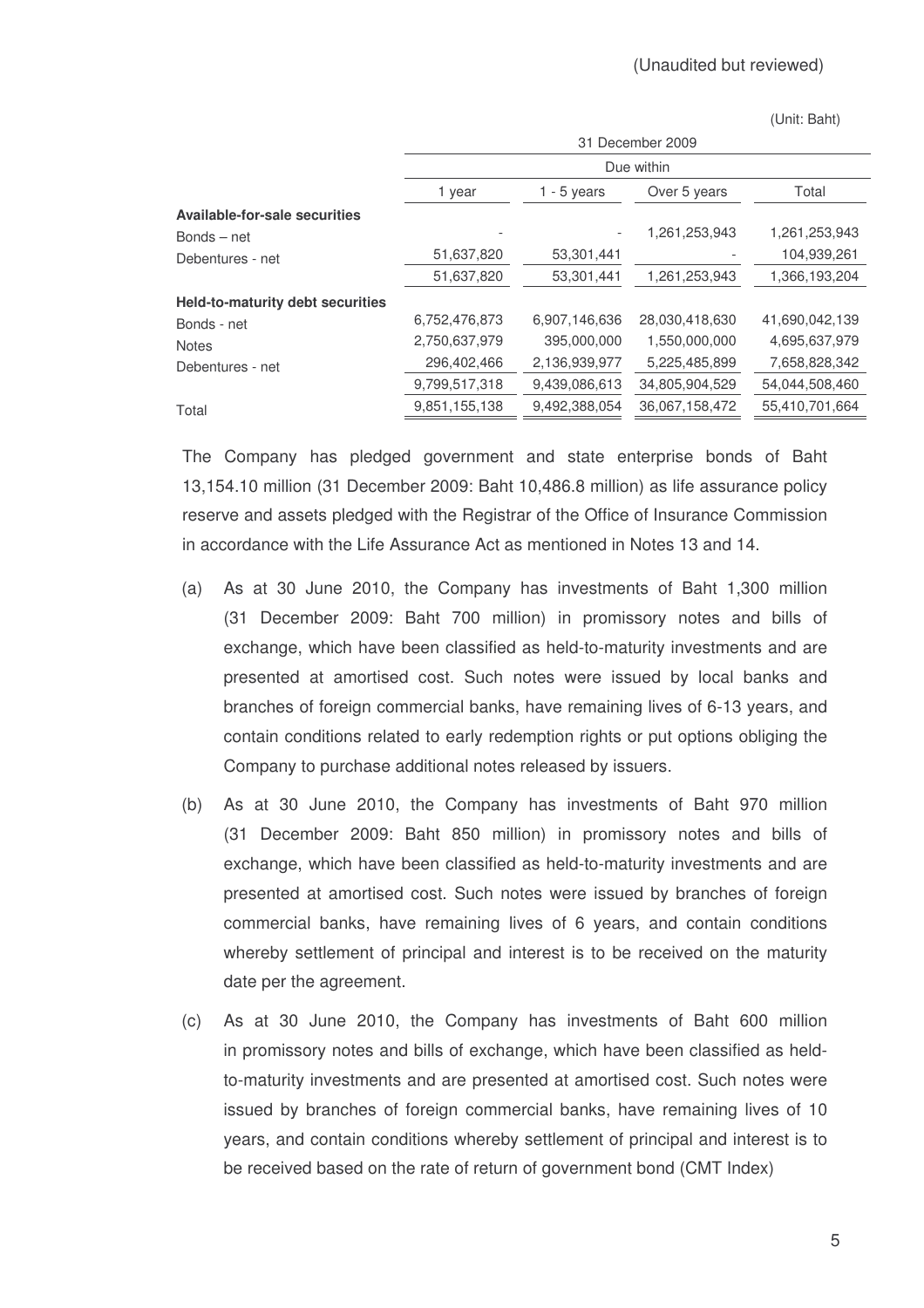The promissory notes and bills of exchange contain embedded derivatives that are not closely related to the host contract instruments, except for one structured note as described in (b).

The Company recorded gains (losses) from investments in securities during the three-month and six-month periods ended 30 June 2010 and 2009 by included the following.

|                                                         |                             |             |                           | (Unit: Baht)  |  |
|---------------------------------------------------------|-----------------------------|-------------|---------------------------|---------------|--|
|                                                         | For the three-month periods |             | For the six-month periods |               |  |
|                                                         | ended 30 June               |             |                           | ended 30 June |  |
|                                                         | 2010                        | 2009        | 2010                      | 2009          |  |
| Unrealised gains (losses) from trading securities       | (52, 932, 897)              | 9,684,422   | (668, 046)                | 17,656,136    |  |
| Gains (losses) from sales of trading securities         | 126, 132, 181               | (7,055,621) | 158,588,158               | 5,355,392     |  |
| Gains from sales of available-for-sale securities       | 43,187,575                  | 26,271,314  | 40,389,330                | 22,242,548    |  |
| Gains from sales of held-to-maturity securities         | 21,059,516                  | 174,659     | 21,059,516                | 105,788,216   |  |
| Unrealised gains (losses) on foreign exchange contracts | (300,000)                   | 11,720,000  | 4,750,000                 | 7,800,000     |  |
| Reversal of impairment loss                             |                             |             |                           | 7,437,587     |  |
| Total                                                   | 137, 146, 375               | 40,794,774  | 224,118,958               | 166,279,879   |  |

## **6. Loans and accrued interest**

As at 30 June 2010 and 31 December 2009, the balances of loans and accrued interest are aged by principal and accrued interest as follows:

|                                  |               |                          |                |           |              |                          |               |                          | (UIIII. DaHI) |
|----------------------------------|---------------|--------------------------|----------------|-----------|--------------|--------------------------|---------------|--------------------------|---------------|
|                                  |               |                          |                |           | 30 June 2010 |                          |               |                          |               |
| Outstanding period               | Policy loans  |                          | Mortgage loans |           | Other loans  |                          |               | Total                    |               |
|                                  |               | Accrued                  |                | Accrued   |              | Accrued                  |               | Accrued                  |               |
|                                  | Principal     | interest                 | Principal      | interest  | Principal    | interest                 | Principal     | interest                 | Total         |
| Current                          | 1,322,401,776 | 99,097,979               | 643,908,583    | 2,687,853 | 12,426,516   | $\sim$                   | 1,978,736,875 | 101,785,832              | 2,080,522,707 |
| Overdue:                         |               |                          |                |           |              |                          |               |                          |               |
| Less than 6 months               |               | $\overline{\phantom{a}}$ | 1,489,729      |           |              | $\overline{\phantom{a}}$ | 1,489,729     | $\overline{\phantom{a}}$ | 1,489,729     |
| $6 - 12$ months                  |               |                          |                |           |              |                          |               |                          |               |
| Over 12 months                   |               | ٠                        | 5,004,647      | 340,006   | 120,095      | 3,353                    | 5,124,742     | 343,359                  | 5,468,101     |
| Total                            | 1,322,401,776 | 99,097,979               | 650,402,959    | 3,027,859 | 12,546,611   | 3,353                    | 1,985,351,346 | 102,129,191              | 2,087,480,537 |
| Less: Allowance for doubtful     |               |                          |                |           |              |                          |               |                          |               |
| accounts                         |               | ٠                        | (2,605,722)    | (340,006) |              | $\overline{\phantom{a}}$ | (2,605,722)   | (340,006)                | (2,945,728)   |
| Loans and accrued interest - net | 1,322,401,776 | 99,097,979               | 647,797,237    | 2,687,853 | 12,546,611   | 3,353                    | 1,982,745,624 | 101,789,185              | 2,084,534,809 |

(Unit: Baht)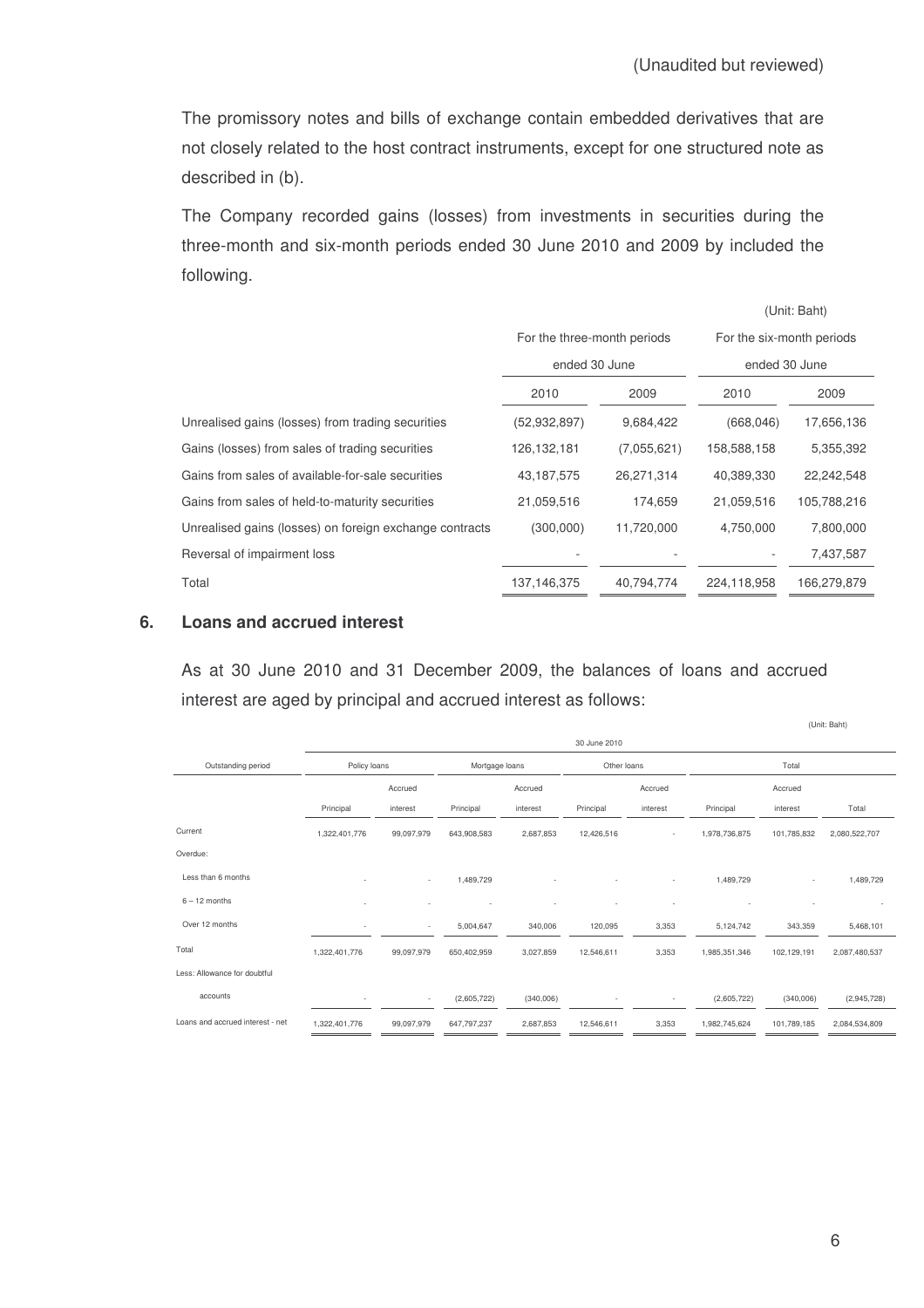(Unit: Baht)

|                                  |               | 31 December 2009         |               |                |            |                |               |            |               |  |
|----------------------------------|---------------|--------------------------|---------------|----------------|------------|----------------|---------------|------------|---------------|--|
| Outstanding period               | Policy loans  |                          |               | Mortgage loans |            | Other loans    |               | Total      |               |  |
|                                  |               | Accrued                  |               | Accrued        |            | Accrued        |               | Accrued    |               |  |
|                                  | Principal     | interest                 | Principal     | interest       | Principal  | interest       | Principal     | interest   | Total         |  |
| Current                          | 1,216,888,712 | 88,566,671               | 670,430,505   | 2,874,655      | 11,909,960 | ٠.             | 1,899,229,177 | 91,441,326 | 1,990,670,503 |  |
| Overdue:                         |               |                          |               |                |            |                |               |            |               |  |
| Less than 6 months               | ٠             | $\sim$                   | 1,741,387     | 10,354         |            | ٠.             | 1,741,387     | 10,354     | 1,751,741     |  |
| $6 - 12$ months                  | ٠             | $\overline{\phantom{a}}$ | 495,793       | 15,896         |            | $\overline{a}$ | 495,793       | 15,896     | 511,689       |  |
| Over 12 months                   | ٠             | $\overline{\phantom{a}}$ | 5,099,353     | 340,006        | 120,777    | 4,886          | 5,220,130     | 344,892    | 5,565,022     |  |
| Total                            | 1,216,888,712 | 88,566,671               | 677,767,038   | 3,240,911      | 12,030,737 | 4,886          | 1,906,686,487 | 91,812,468 | 1,998,498,955 |  |
| Less: Allowance for doubtful     |               |                          |               |                |            |                |               |            |               |  |
| accounts                         |               | $\overline{\phantom{a}}$ | (2,605,722)   | (340,006)      |            | ٠              | (2,605,722)   | (340,006)  | (2,945,728)   |  |
| Loans and accrued interest - net | 1,216,888,712 | 88,566,671               | 675, 161, 316 | 2,900,905      | 12,030,737 | 4,886          | 1,904,080,765 | 91,472,462 | 1,995,553,227 |  |

Loans provided to employees are in accordance with employee's benefits plan under a credit line of Baht 100,000 or less for personal guarantee loans. In case of secured loans, the credit line is not to exceed 50 times the employee's salary. The interest rates for the loans charge at the rates of 6% and 5% per annum, respectively. As at 30 June 2010, loans to employees and agents totaled Baht 45.70 million (31 December 2009: Baht 42.76 million).

## **7. Related party transactions**

In considering each possible related party relationship, attention is directed to the substance of the relationship, and not merely the legal form.

The relationship between the Company and its related parties are summarized below: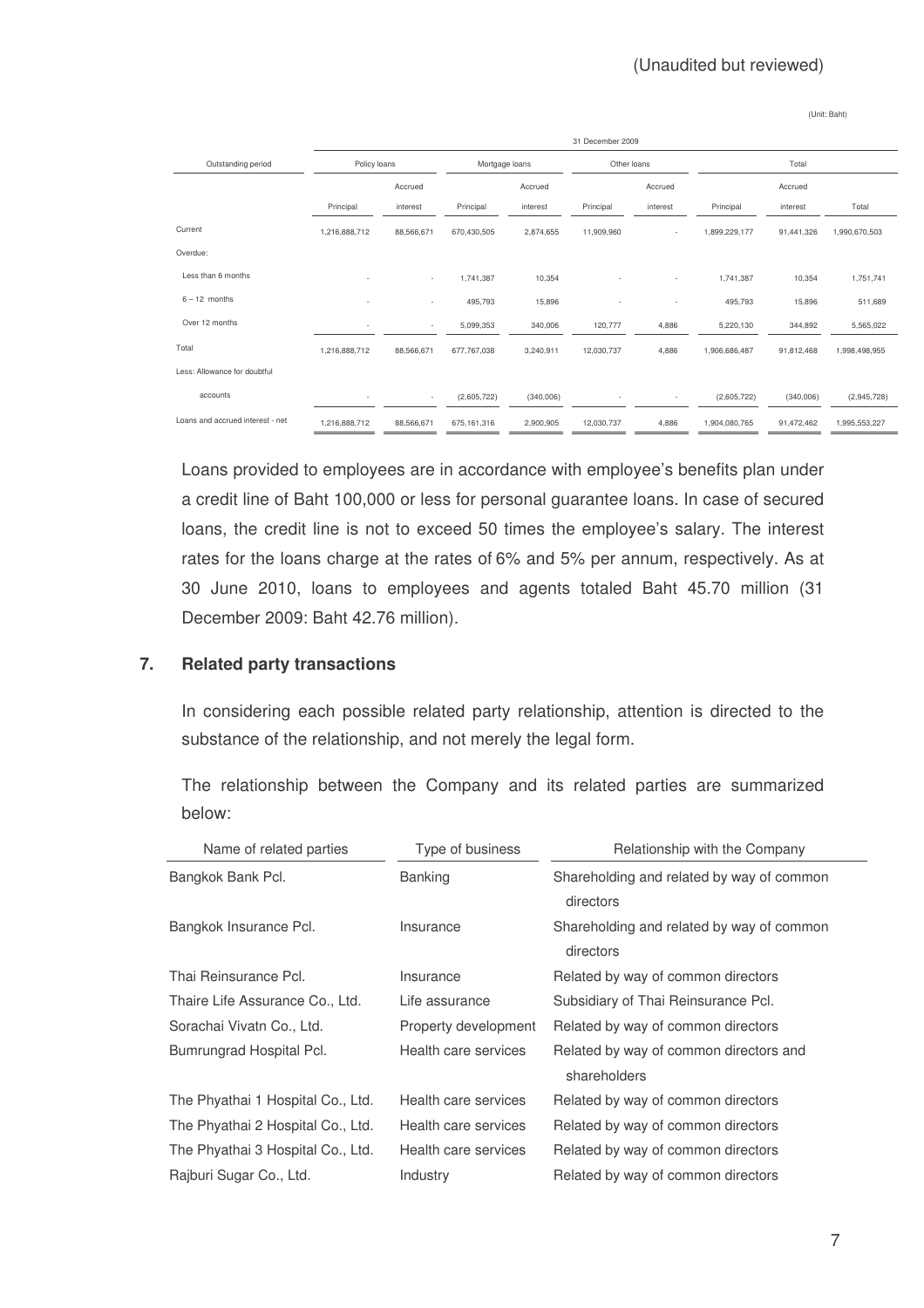| Name of related parties                       | Type of business     | Relationship with the Company                                               |
|-----------------------------------------------|----------------------|-----------------------------------------------------------------------------|
| Narai Ruamphiphat Co., Ltd.                   | Property development | Holding by an individual related to the major<br>shareholder of the Company |
| Bangkok Business Building (1987)<br>Co., Ltd. | Rental of assets     | Related by way of common directors and<br>shareholders                      |
| Royal Cliff Beach Hotel Co., Ltd.             | Tourism & Leisure    | Holding by an individual related to a director of the<br>Company            |
| Tris Corporation Ltd.                         | <b>Services</b>      | Shareholding and related by way of common<br>directors                      |
| Union Textile Industries Pcl.                 | Industry             | Related by way of common shareholders                                       |
| Bangkok Mitsubishi UFJ Lease<br>Co., Ltd.     | Leasing              | Related by way of common directors                                          |
| Charoen Pokphand Foods Pcl.                   | Agriculture          | Related by way of common directors                                          |
| <b>TICON Industrial Connection Pcl.</b>       | Property development | Holding by an individual related to the major<br>shareholder of the Company |
| Indorama Polymers Pcl.                        | Petrochemical        | Related by way of common directors                                          |
| Asia warehouse Co., Ltd.                      | Rental of assets     | Holding by the major shareholder of the Company                             |
| BBL Asset Management Co., Ltd.                | Asset management     | Related by way of common directors and<br>shareholders                      |
| <b>Bualuang Securities Pcl.</b>               | <b>Securities</b>    | Subsidiary of the major shareholder of the Company                          |
| Khun Panit Panyabordekul                      | Agent                | Related by way of the Company's management                                  |

During the three-month and six-month periods ended 30 June 2010 and 2009, the Company had significant business transactions with its related parties. Such transactions, which have been concluded on commercial terms and bases agreed upon in the ordinary course business between the Company and those parties are as follows:

|                   |                             |             |               |                           | (Unit: Baht)                                |
|-------------------|-----------------------------|-------------|---------------|---------------------------|---------------------------------------------|
|                   | For the three-month periods |             |               | For the six-month periods |                                             |
|                   | ended 30 June               |             | ended 30 June |                           | Pricing policy                              |
|                   | 2010                        | 2009        | 2010          | 2009                      |                                             |
| Premium written   | 1,597,753                   | 1,677,867   | 3,180,566     | 3.794.471                 | Normal commercial terms for underwriting    |
| Premium ceded     | (124, 347)                  | (40, 496)   | 583,702       | 635.301                   | Normal commercial terms for reinsurance     |
|                   |                             |             |               |                           | depending on type of insurance and          |
|                   |                             |             |               |                           | reinsurance contract                        |
| Commission        | 280,173,943                 | 262,702,830 | 792,672,772   | 545,331,313               | a mutually<br>agreed<br>At<br>percentage of |
| and brokerages    |                             |             |               |                           | premium written                             |
| Claim payment and | 19,541,904                  | 15,318,225  | 34,961,683    | 32.668.660                | Normal commercial terms for underwriting    |
| diagnose charge   |                             |             |               |                           |                                             |

8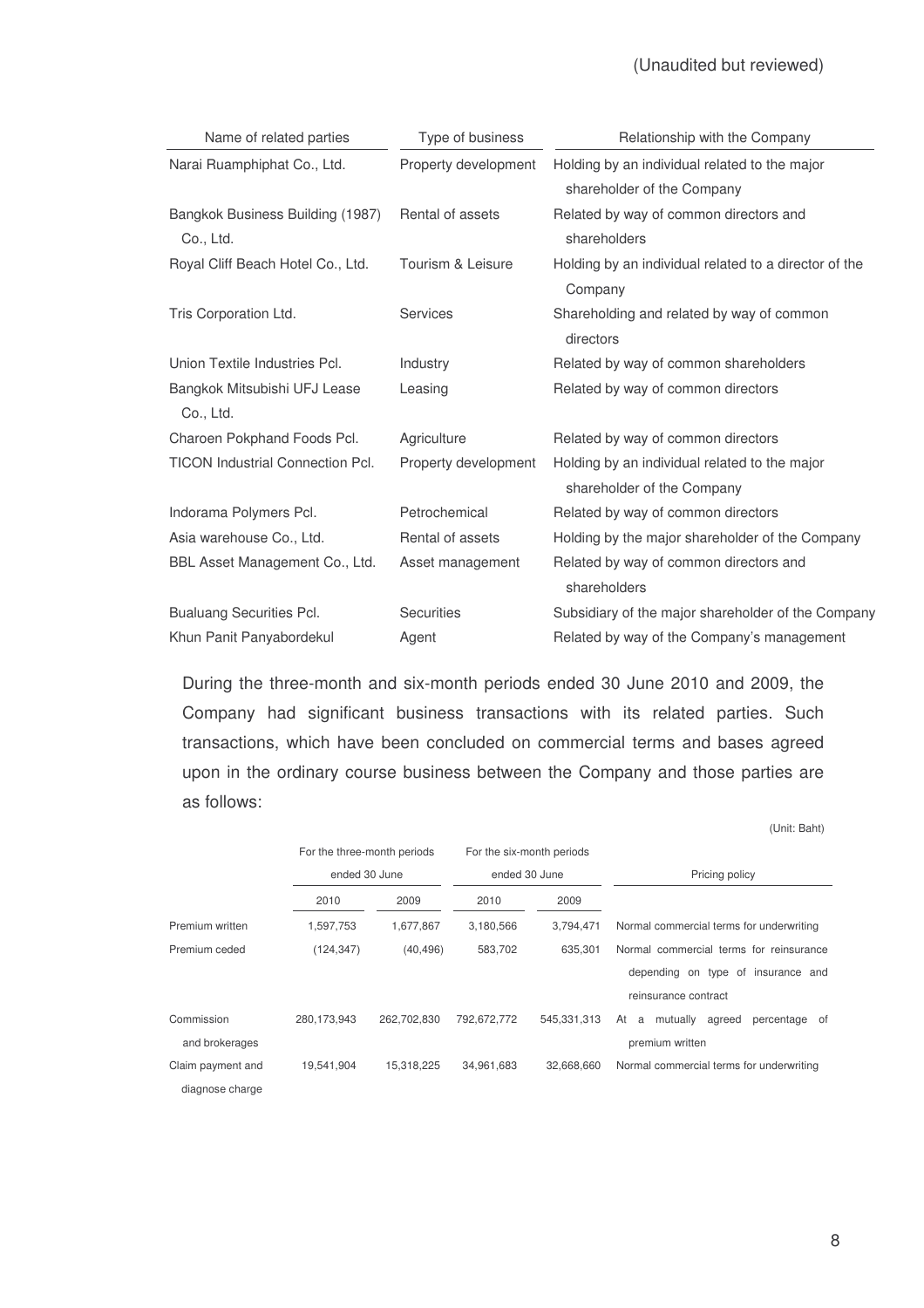(Unit: Baht)

|                                                                               | For the three-month periods |            | For the six-month periods |              |                                                                                                                                                                                                                                                                                                                                                                                                                                                                                                                                                                         |
|-------------------------------------------------------------------------------|-----------------------------|------------|---------------------------|--------------|-------------------------------------------------------------------------------------------------------------------------------------------------------------------------------------------------------------------------------------------------------------------------------------------------------------------------------------------------------------------------------------------------------------------------------------------------------------------------------------------------------------------------------------------------------------------------|
|                                                                               | ended 30 June               |            | ended 30 June             |              | Pricing policy                                                                                                                                                                                                                                                                                                                                                                                                                                                                                                                                                          |
|                                                                               | 2010                        | 2009       | 2010                      | 2009         |                                                                                                                                                                                                                                                                                                                                                                                                                                                                                                                                                                         |
| Interest income -<br>deposits at banks,<br>promissory notes<br>and debentures | 1,834,454                   | 10,593,993 | 3,846,318                 | 20,797,901   | Same rates as those offered by financial<br>institutions and related companies to<br>general customers                                                                                                                                                                                                                                                                                                                                                                                                                                                                  |
| Interest income -<br>mortgage loans                                           | 2,124,816                   | 2,475,672  | 4,315,699                 | 5,084,729    | Same rates as the Company charged to<br>general borrowers who mortgage assets<br>as collateral                                                                                                                                                                                                                                                                                                                                                                                                                                                                          |
| Dividend income                                                               | 40,971,926                  | 28,993,833 | 47,971,926                | 35, 163, 193 | The declared amount                                                                                                                                                                                                                                                                                                                                                                                                                                                                                                                                                     |
| Bank charges                                                                  | 13,548,629                  | 11,752,176 | 27,014,983                | 24,627,979   | Same rates as those charged by financial<br>institutions and related companies to<br>general customers                                                                                                                                                                                                                                                                                                                                                                                                                                                                  |
| Insurance premium                                                             | 253,915                     | 277,419    | 593,541                   | 780,350      | Normal commercial terms for underwriting                                                                                                                                                                                                                                                                                                                                                                                                                                                                                                                                |
| Building space rental<br>and services                                         | 14,566,365                  | 14,381,829 | 28,883,772                | 28,450,873   | office building: Rental fee of<br>Head<br>approximately Baht 90 per square meter<br>per month and service fee of Baht 20 per<br>square meter per month for long-term<br>agreement and approximately Baht 44,<br>Baht 138 per square meter per month<br>and service fees approximately Baht 91,<br>Baht 307 per square meter per month.<br>Branch office buildings: Rental fees of<br>approximately Baht 100, Baht 150, Baht<br>188 and Baht 315 per square meter per<br>month and service fees of approximately<br>Baht 342 and Baht 200 per square meter<br>per month. |

For the three-month and six-month periods ended 30 June 2010, the premium generated from the Bancassurance distribution channel represented approximately 55.00 % and 57.63% of total net premium written (2009: 50.39% and 48.02% respectively).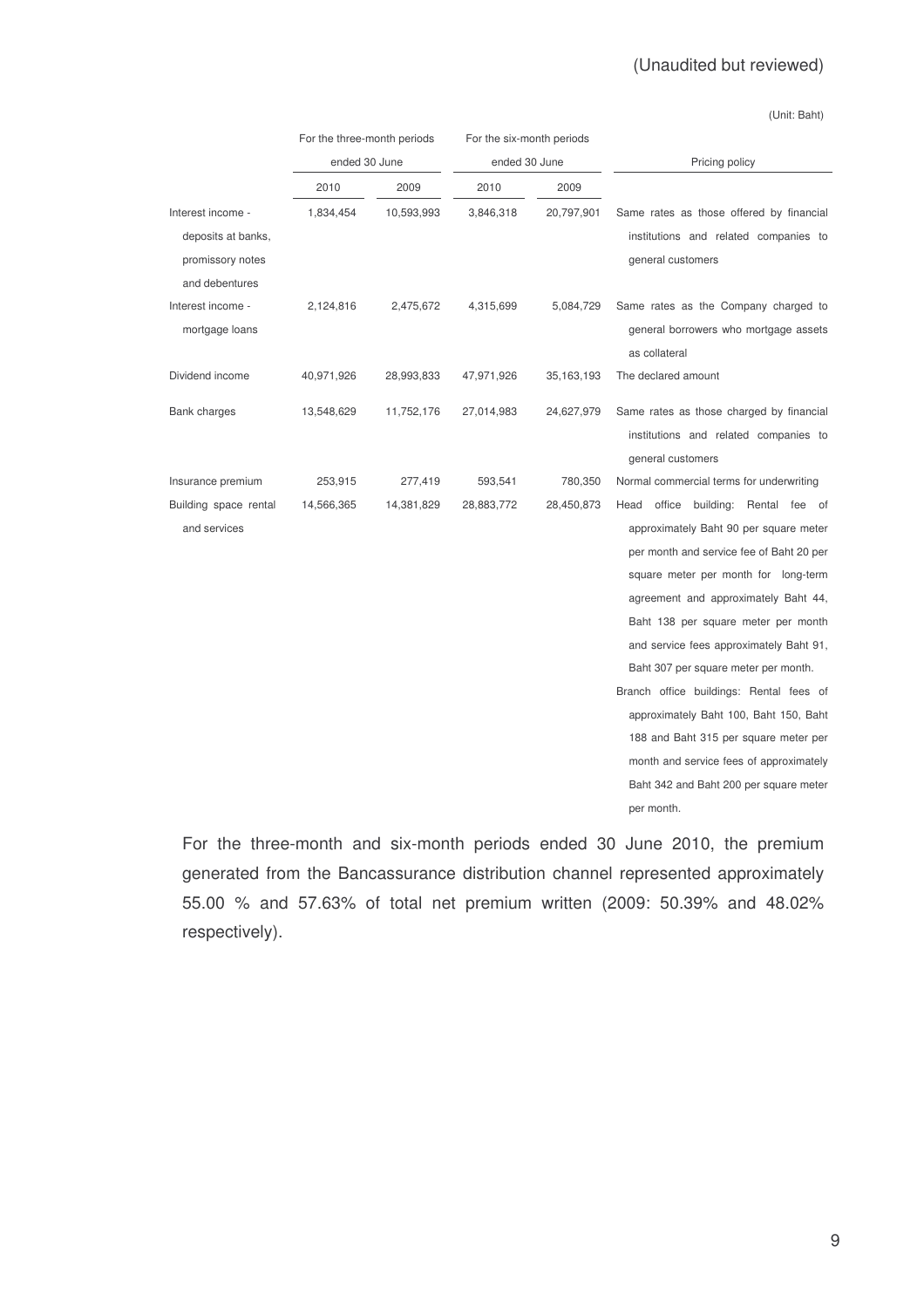The Company had the following significant balances of assets and liabilities with its related parties:

|                                                                                |               |               |               | (Unit: Baht)     |
|--------------------------------------------------------------------------------|---------------|---------------|---------------|------------------|
|                                                                                |               | 30 June 2010  |               | 31 December 2009 |
|                                                                                | Cost          | Fair value    | Cost          | Fair value       |
| <b>Investments in listed stocks</b>                                            |               |               |               |                  |
| Bangkok Bank Pcl.                                                              | 384,300,749   | 550,000,000   | 275,467,784   | 404,250,000      |
| Bangkok Insurance Pcl.                                                         | 52,135,522    | 144,989,100   | 49,866,522    | 108,912,000      |
| Thai Reinsurance Pcl.                                                          | 41,677,975    | 104,518,264   | 41,677,975    | 92,117,792       |
| Bumrungrad Hospital Pcl.                                                       | 21,189,853    | 75,950,000    | 21,189,853    | 72,275,000       |
| TICON Industrial Connection Pcl.                                               | 111,947,265   | 77,744,080    | 98,759,042    | 63,290,880       |
| Indorama Polymers Pcl.                                                         | 51,000,000    | 109,500,000   |               |                  |
|                                                                                | 662,251,364   | 1,062,701,444 | 486,961,176   | 740,845,672      |
| Investments in non-listed stocks                                               |               |               |               |                  |
| Tris Corporation Ltd.                                                          | 1,000,000     |               | 1,000,000     |                  |
| Union Textile Industries Pcl.                                                  | 166,700       |               | 166,700       |                  |
| BBL Asset Management Co., Ltd.                                                 | 10,000,000    |               | 10,000,000    |                  |
|                                                                                | 11,166,700    |               | 11,166,700    |                  |
| Investments in securities - warrant<br><b>TICON Industrial Connection Pcl.</b> |               |               |               | 3,252,448        |
| Investments in securities - unit trusts                                        |               |               |               |                  |
| <b>Bualuang Thanasanplus Fund</b>                                              | 862,921,349   | 937,297,252   | 1,078,921,092 | 1,142,734,625    |
| <b>TICON Property Fund</b>                                                     | 488,260,554   | 504,536,550   | 488,260,554   | 490,121,220      |
|                                                                                | 1,351,181,903 | 1,441,833,802 | 1,567,181,646 | 1,632,855,845    |
| Investments in securities - debenture<br>Charoen Pokphand Foods Pcl.           | 100,000,000   |               | 110,000,000   |                  |
| Investments in securities - note                                               |               |               |               |                  |
| Bangkok Bank Pcl.                                                              |               |               | 5,000,000     |                  |
|                                                                                |               |               |               | (Unit: Baht)     |
|                                                                                |               | 30 June 2010  |               | 31 December 2009 |
| Deposits at financial institution                                              |               |               |               |                  |
| Bangkok Bank Pcl.                                                              |               | 426,712,791   |               | 1,039,639,970    |
| Mortgage Ioan                                                                  |               |               |               |                  |
| Sorachai Vivatn Co., Ltd.                                                      |               | 118,261,573   |               | 128,645,874      |
| Prepaid office rental (including in other assets)                              |               |               |               |                  |
| Narai Ruamphiphat Co., Ltd.                                                    |               | 122,925,802   |               | 128,822,494      |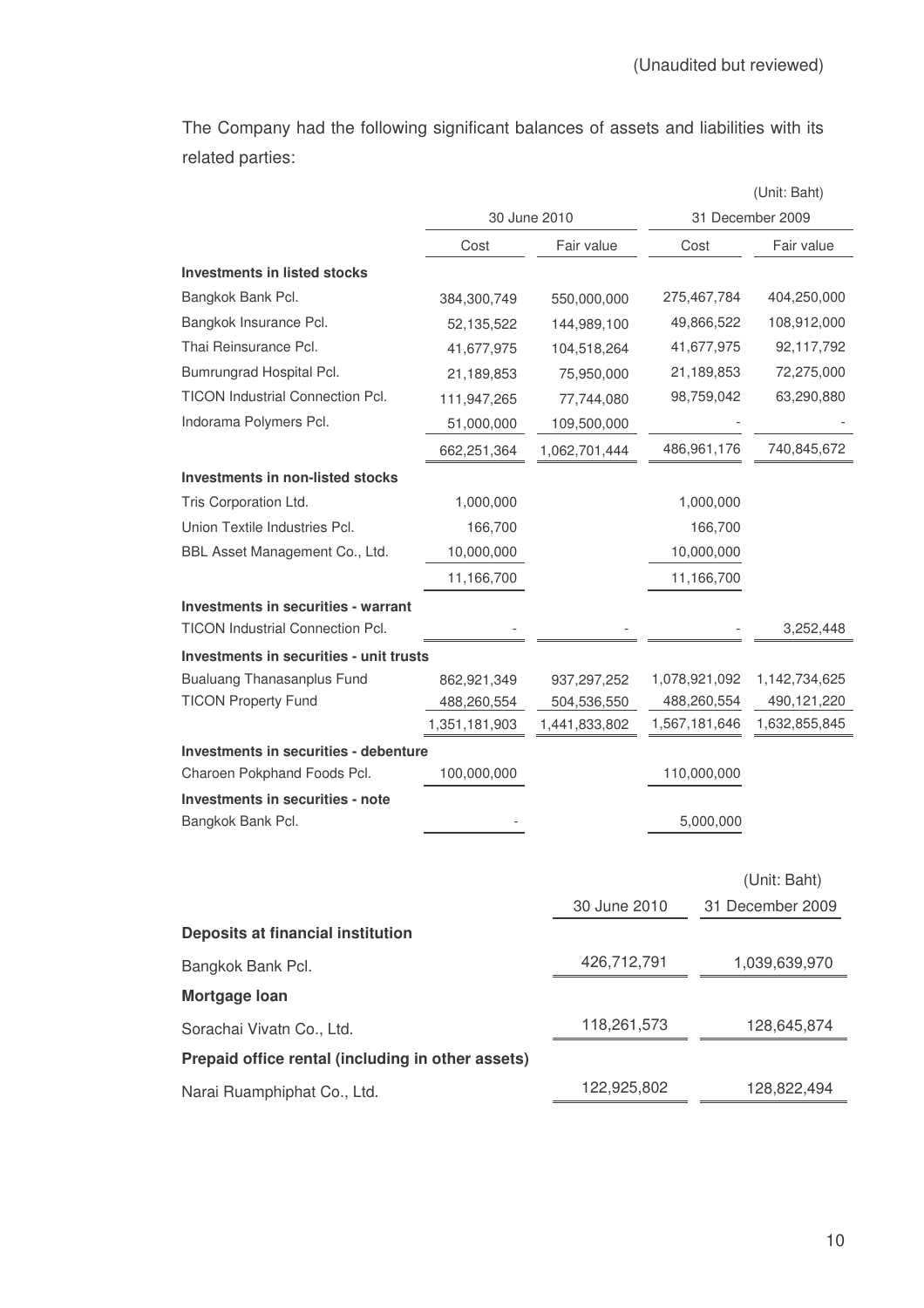|                                                                            |              | (Unit: Baht)     |
|----------------------------------------------------------------------------|--------------|------------------|
|                                                                            | 30 June 2010 | 31 December 2009 |
| Claim payables (including in unpaid policy benefits)                       |              |                  |
| Bumrungrad Hospital Pcl.                                                   | 2,553,870    | 3,715,348        |
| The Phyathai 1 Hospital Co., Ltd.                                          | 1,967,938    | 2,084,270        |
| The Phyathai 2 Hospital Co., Ltd.                                          | 3,307,791    | 3,494,984        |
| The Phyathai 3 Hospital Co., Ltd.                                          | 2,377,790    | 1,653,957        |
|                                                                            | 10,207,389   | 10,948,559       |
| Due to (from) reinsurer                                                    |              |                  |
| Thaire Life Assurance Co., Ltd.                                            | (2,307,841)  | 864,248          |
| Accrued commission and brokerage expenses (including in other liabilities) |              |                  |
| Bangkok Bank Pcl.                                                          | 258,529,124  | 209,796,568      |
| Accrued office rental and services charge (including in other liabilities) |              |                  |
| Bangkok Insurance Pcl.                                                     | 78,292       | 69,086           |
| Sorachai Vivatn Co., Ltd.                                                  | 8,982        | 128              |
| Rajburi Sugar Co., Ltd.                                                    | 51,271       | 60,024           |
| Narai Ruamphiphat Co., Ltd.                                                | 95,923       | 62,390           |
| Bangkok Business Building (1987) Co., Ltd.                                 | 89,964       | 62,454           |
| Bumrungrad Hospital Pcl.                                                   | 6,285        | 184,835          |
| The Phayathai 1 Hospital Co., Ltd.                                         | 2,600        | 10,800           |
| The Phayathai 2 Hospital Co., Ltd.                                         |              | 73,080           |
| The Phayathai 3 Hospital Co., Ltd.                                         |              | 40,930           |
|                                                                            | 333,317      | 563,727          |

## **Directors and management's remuneration**

During the six-month period ended 30 June 2010, the Company paid salaries, bonuses, meeting allowances, contributions to the provident fund and others to its directors and management totaling Baht 22.11 million (2009: Baht 23.33 million).

In addition, the Company has allocated 20 warrants to its employees without charge. The details of the warrants are presented in Note 15 to the financial statements.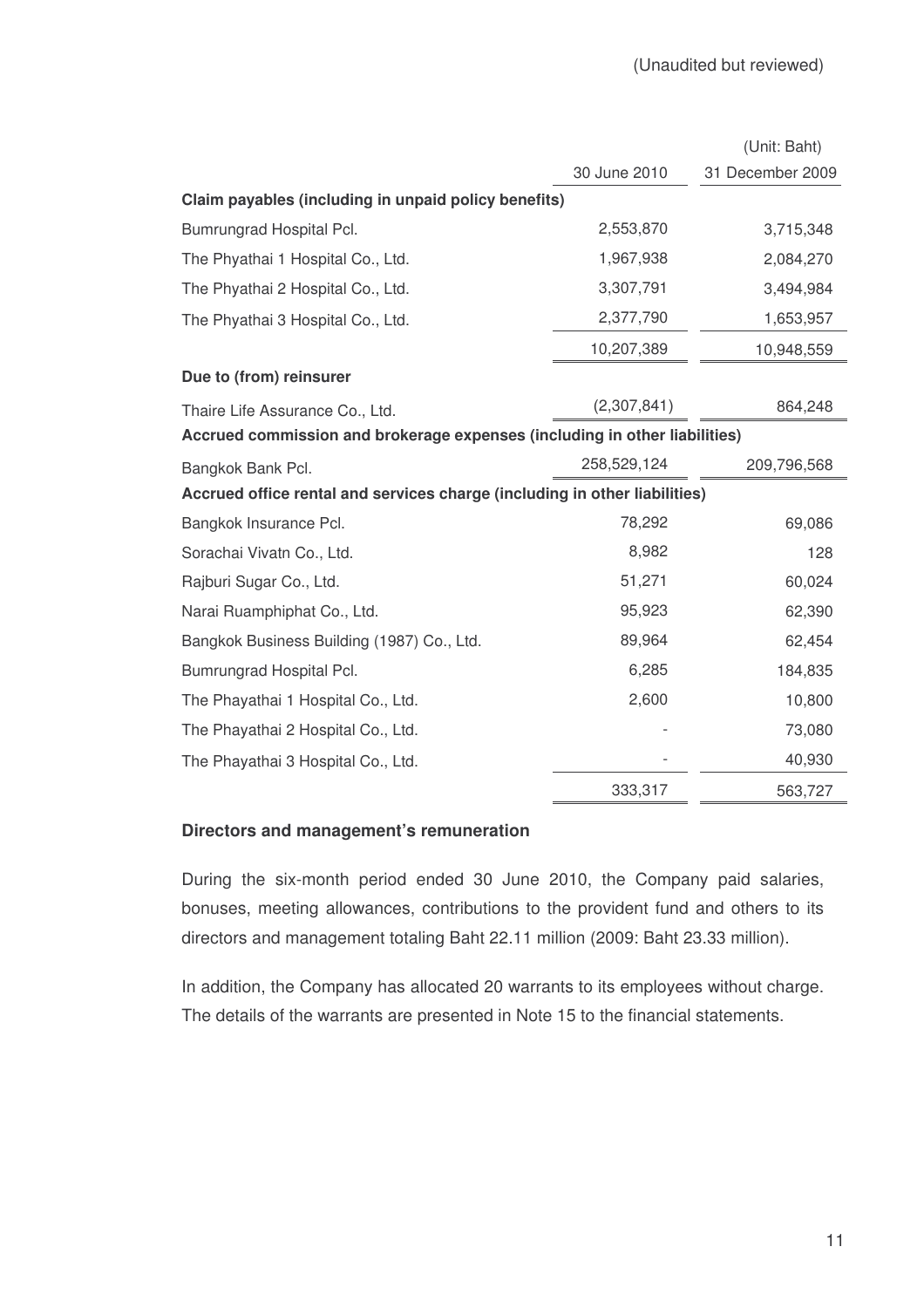## **8. Cash and cash equivalents**

Cash and cash equivalents as reflected in the cash flow statements consist of the followings:

|                                               |                | (Unit: Baht)    |
|-----------------------------------------------|----------------|-----------------|
|                                               | 30 June 2010   | 30 June 2009    |
| Cash                                          | 5,212,363      | 3,384,891       |
| Deposits at banks with no fixed maturity date | 453, 177, 246  | 334,577,739     |
| Deposits at banks with fixed maturity date    |                |                 |
| and negotiable certificates of deposits       | 300,000,000    | 3,410,000,000   |
| Total cash and deposits at financial          | 758,389,609    | 3,747,962,630   |
| institutions                                  |                |                 |
| Short-term investment with original maturity  |                |                 |
| within 3 months                               | 12,287,612,329 | 3,519,994,064   |
| Less: Deposits at financial institutions      |                |                 |
| with maturity of more than 3 months           | (300,000,000)  | (3,205,000,000) |
| Cash and cash equivalents                     | 12,746,001,938 | 4,062,956,714   |

## **9. Premises and equipment**

Movements of premises and equipment account during the six-month period ended 30 June 2010 are summarised below.

|                                                           | (Unit: Baht)  |
|-----------------------------------------------------------|---------------|
| Net book value as at 1 January 2010                       | 334, 147, 684 |
| Acquisitions during period - at cost                      | 35,830,230    |
| Disposals during period - net book value at disposal date | (375, 294)    |
| Depreciation for period                                   | (33,069,233)  |
| Net book value as at 30 June 2010                         | 336,533,387   |

## **10. Premium due and uncollected**

The balances of premium due and uncollected are classified in relation to the grace period granted on the condition of the policy, as follows:

|                           | 30 June 2010  | 31 December 2009 |
|---------------------------|---------------|------------------|
| Grace period not exceeded | 1.483.258.920 | 1,099,993,818    |
| Grace period exceeded     | 104.946.720   | 35,279,182       |

(Unit: Baht)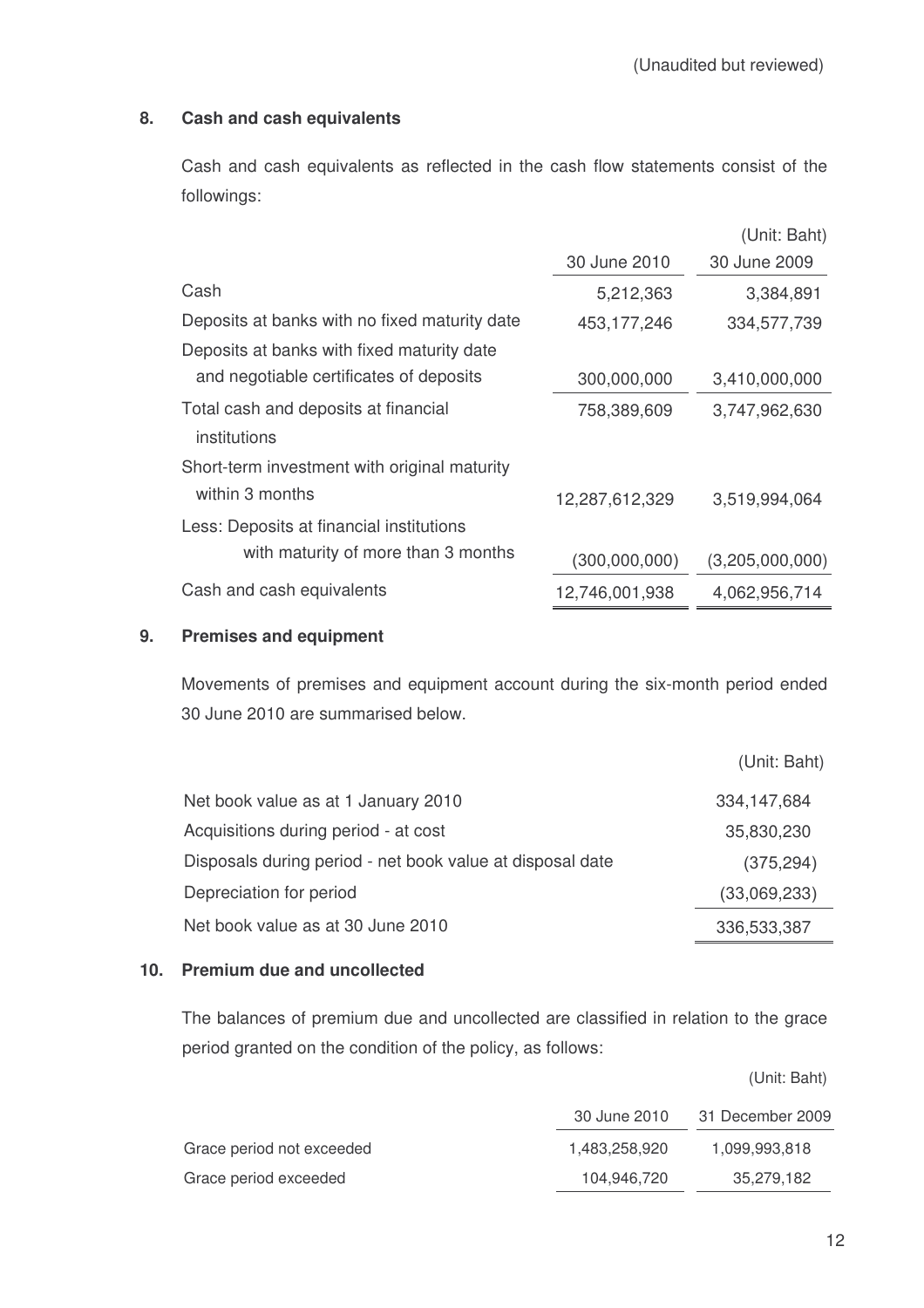| Total premium due and uncollected | 1,588,205,640 | 1,135,273,000 |
|-----------------------------------|---------------|---------------|
|                                   |               |               |

## **11**- **Other assets**

(Unit: Baht)

|                                              | 30 June 2010 | 31 December 2009 |
|----------------------------------------------|--------------|------------------|
| Prepaid rental expenses                      | 122,925,802  | 128,822,493      |
| Account receivable from sales of investments | 9,834,040    | 4,909,350        |
| Prepaid expenses                             | 32,907,121   | 25,290,230       |
| Deposits                                     | 16,355,213   | 16,827,141       |
| Others                                       | 11,092,489   | 9,302,534        |
| Total                                        | 193,114,665  | 185,151,748      |

## **12. Other liabilities**

(Unit: Baht)

|                                                   | 30 June 2010  | 31 December 2009 |
|---------------------------------------------------|---------------|------------------|
| Accrued commission expenses                       | 577,591,672   | 548,414,192      |
| Accrued expenses                                  | 268,532,051   | 286.264.491      |
| Withholding tax payable                           | 12,176,821    | 31,589,219       |
| Premium received for policies not yet approved    | 151,441,244   | 82,233,741       |
| Amounts received awaiting transfer                | 206,089,791   | 83,861,356       |
| Unpaid benefits to life policies exempted premium | 88,401,515    | 86,317,389       |
| Forward contracts payables                        | 24,512,300    | 15,354,900       |
| <b>Others</b>                                     | 51,864,512    | 48,953,522       |
| Total                                             | 1,380,609,906 | 1,182,988,810    |

## **13. Assets pledged with registrar**

As at 30 June 2010 and 31 December 2009, the following assets have been pledged with the Registrar of the Office of Insurance Commission in accordance with the Life Assurance Act.

|                        |              | (Unit: Baht)     |
|------------------------|--------------|------------------|
|                        | 30 June 2010 | 31 December 2009 |
| State enterprise bonds | 20,000,000   | 20,000,000       |
|                        |              |                  |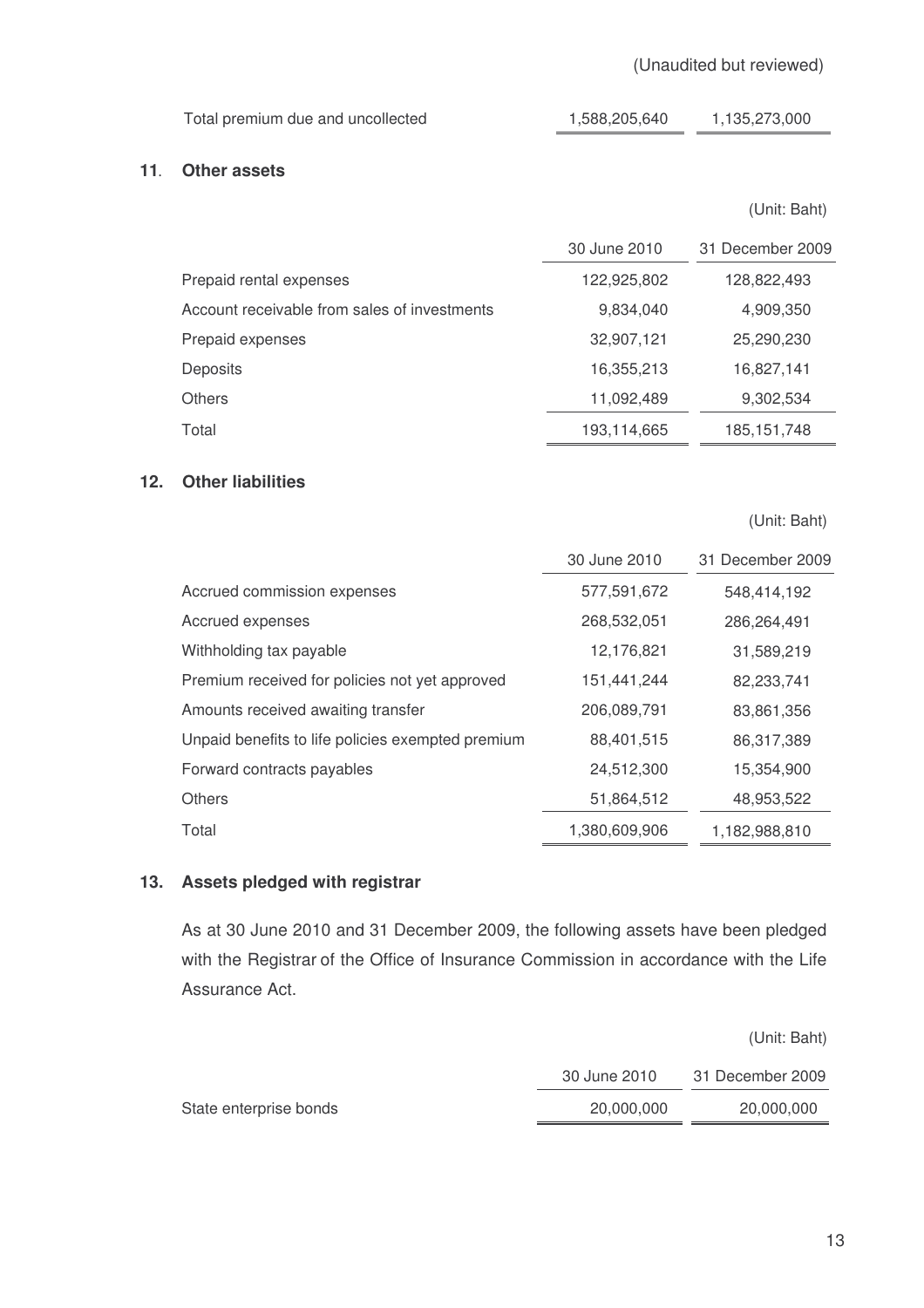## **14. Assets reserve with registrar**

As at 30 June 2010 and 31 December 2009, the following assets have been pledged as life assurance policy reserve with the Registrar of the Office of Insurance Commission in accordance with the Life Assurance Act.

(Unit: Baht)

|                        | 30 June 2010   | 31 December 2009 |
|------------------------|----------------|------------------|
| Government bonds       | 4,786,094,397  | 4,516,546,937    |
| State enterprise bonds | 8,348,006,213  | 5,950,251,426    |
| Total                  | 13,134,100,610 | 10,466,798,363   |

### **15. Warrants**

On 23 November 2007, Extraordinary General Meeting No. 2 of the Company's shareholders passed a resolution approving the issuance of 20 million registered and non-transferrable warrants to subscribe to the Company's ordinary shares. Employees can exercise their rights for the first time 3 years after the subscription date. As at 30 June 2010, the Company is allotted the warrants to employees as follow:

| Approved by                      | Allocated warrants  | Unallocated warrants |
|----------------------------------|---------------------|----------------------|
| The Executive Board of Directors | 11.50 million units | 8.50 million units   |
| of the Company, on 29 May 2008   |                     |                      |
| the Board of Directors of        | 1.35 million units  | 7.15 million units   |
| the Company, on 14 August 2009   |                     |                      |

These warrants expire 5 years from the issue date or on the termination date of employment, if earlier. The exercise ratio is 1 warrant to 1 new ordinary share and the exercise price is the public offering price.

## **16. Earning per share**

Basic earnings per share is calculated by dividing the net income for the period by the weighted average number of ordinary shares in issue during the period.

Diluted earnings per share is calculated by dividing net income for the period by the weighted average number of ordinary shares in issue during the period plus the weighted average number of ordinary shares which would need to be issued to convert all dilutive potential ordinary shares into ordinary shares. The calculation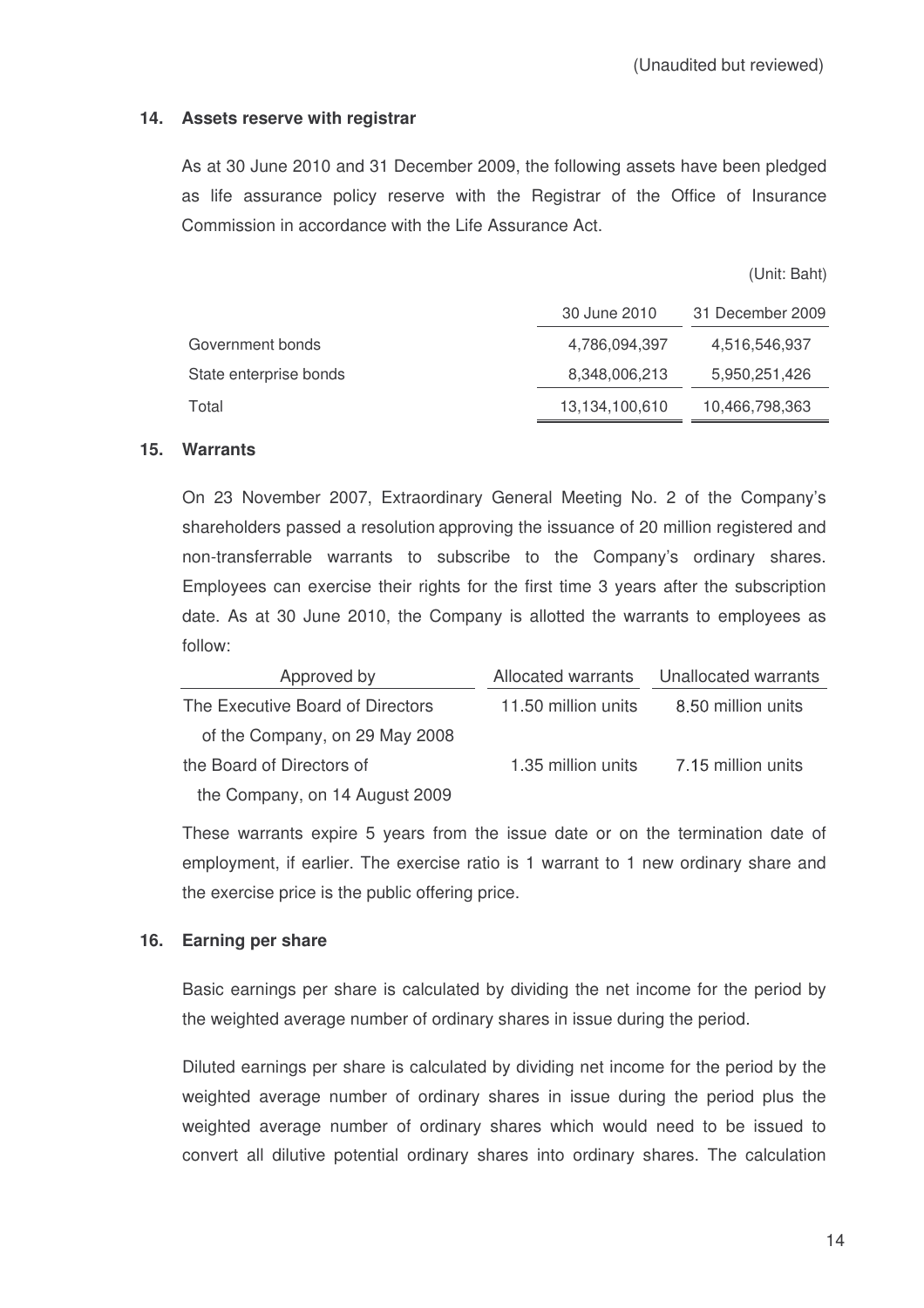assumes that the conversion took place either at the beginning of the year or on the date the potential ordinary shares were issued.

Basis earning per share and diluted earnings per share for the three-month periods ended 30 June 2010 and 2009 were calculated as follows:

|                             | Net income      |         |           | Weighted average number of |       | Earnings per |  |
|-----------------------------|-----------------|---------|-----------|----------------------------|-------|--------------|--|
|                             | (Thousand Baht) |         |           | shares (Thousand shares)   |       | share (Baht) |  |
|                             | 2010            | 2009    | 2010      | 2009                       | 2010  | 2009         |  |
| Basic earnings per share    |                 |         |           |                            |       |              |  |
| Net income                  | 602,655         | 233,062 | 1,200,000 | 1,000,000                  | 0.502 | 0.233        |  |
| Dilutive effect of warrants |                 |         | 5,881     |                            |       |              |  |
| Diluted earnings per share  |                 |         |           |                            |       |              |  |
| Net income of ordinary      |                 |         |           |                            |       |              |  |
| shareholder assuming the    |                 |         |           |                            |       |              |  |
| conversion of warrants to   |                 |         |           |                            |       |              |  |
| ordinary shares             | 602,655         | 233,062 | 1,205,881 | 1,000,000                  | 0.500 | 0.233        |  |

Basis earning per share and diluted earnings per share for the six-month periods ended 30 June 2010 and 2009 were calculated as follows:

|                             |                 | Net income |                          | Weighted average number of |              | Earnings per |  |
|-----------------------------|-----------------|------------|--------------------------|----------------------------|--------------|--------------|--|
|                             | (Thousand Baht) |            | shares (Thousand shares) |                            | share (Baht) |              |  |
|                             | 2010            | 2009       | 2010                     | 2009                       | 2010         | 2009         |  |
| Basic earnings per share    |                 |            |                          |                            |              |              |  |
| Net income                  | 1,043,398       | 789.391    | 1.200.000                | 1.000.000                  | 0.869        | 0.789        |  |
| Dilutive effect of warrants |                 |            | 5,585                    |                            |              |              |  |
| Diluted earnings per share  |                 |            |                          |                            |              |              |  |
| Net income of ordinary      |                 |            |                          |                            |              |              |  |
| shareholder assuming the    |                 |            |                          |                            |              |              |  |
| conversion of warrants to   |                 |            |                          |                            |              |              |  |
| ordinary shares             | 1,043,398       | 789.391    | 1.205.585                | 1.000.000                  | 0.866        | 0.789        |  |
|                             |                 |            |                          |                            |              |              |  |

## **17. Dividends paid**

On 17 April 2009, the Annual General Meeting of the shareholders approved the payment of dividend of Baht 0.20 per share to the Company's shareholders, a total of Baht 200 million. However, the Office of Insurance Commission approved a dividend payment of Baht 0.135 per share, or a total of Baht 135 million. On 15 July 2009, the Company already made the dividend payment.

On 27 April 2010, the Annual General Meeting of shareholders approved the payment of dividend of Baht 0.15 per share to the Company's shareholders, a total of Baht 180 million with the approval of the Office of Insurance Commission on 22 April 2010. On 26 May 2010, the Company already made the dividend payment.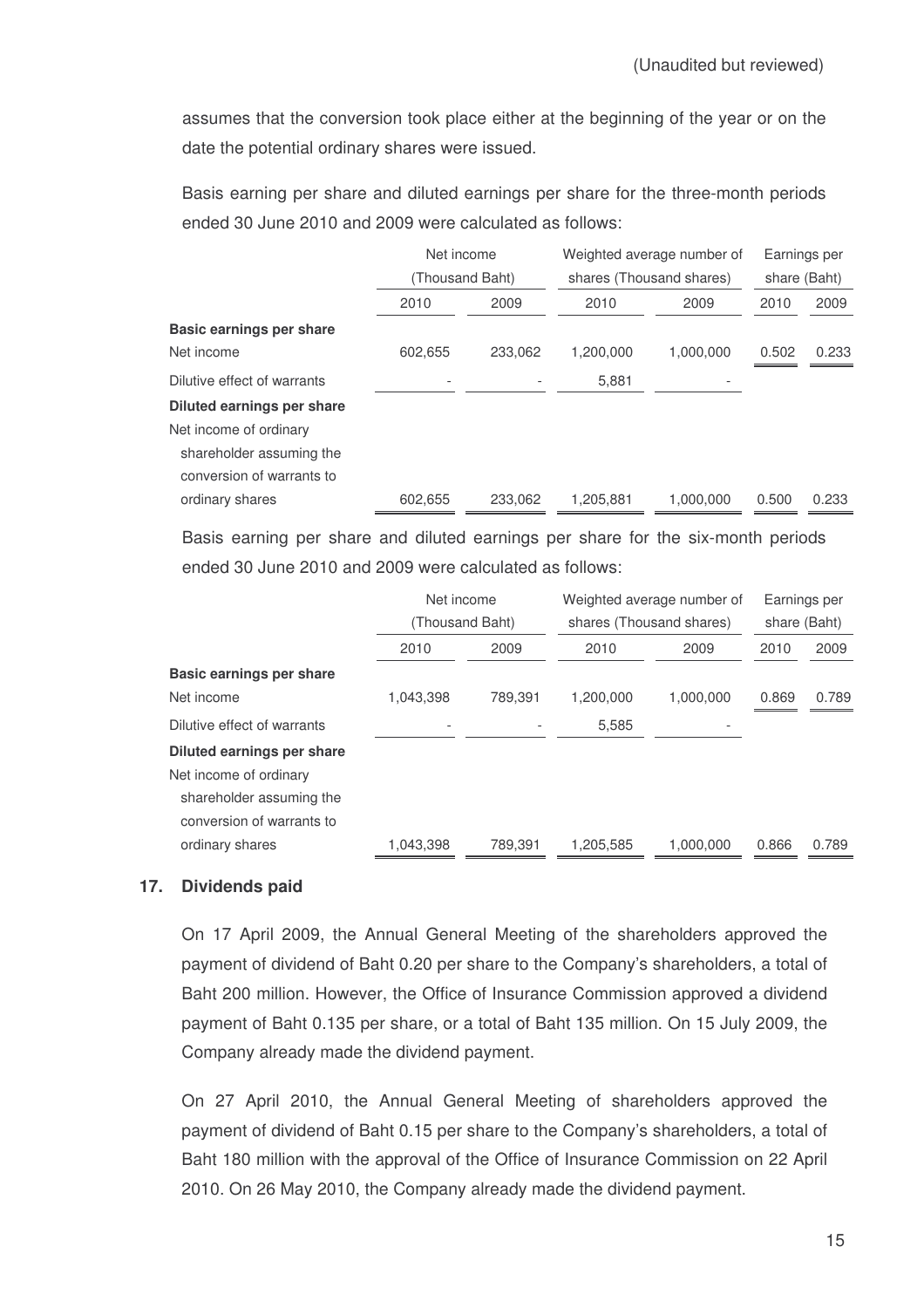## **18. Commitments**

The Company has entered into several lease agreements in respect of the lease of office building space, motor vehicles and equipment. The terms of the agreements are generally between 3 and 24 years for lease of building space and are generally between 1 and 5 years for lease of motor vehicles and equipments. Operating lease agreements can not be cancelled.

As at 30 June 2010, the Company has outstanding commitments as follows:

Unit: Million Baht

|                            | Pay within |             |         |        |  |
|----------------------------|------------|-------------|---------|--------|--|
|                            | 1 year     | 1 - 5 years | 5 years | Total  |  |
| Operating lease agreements | 27.79      | 17.10       | 5.17    | 50.06  |  |
| Services agreements        | 29.70      | 31.46       | 17.03   | 78.19  |  |
| Total                      | 57.49      | 48.56       | 22.20   | 128.25 |  |

As at 31 December 2009, the Company has outstanding commitments as follows:

Unit: Million Baht

|                            | Pay within |             |         |        |  |
|----------------------------|------------|-------------|---------|--------|--|
|                            | 1 year     | 1 - 5 years | 5 years | Total  |  |
| Operating lease agreements | 28.87      | 25.60       | 5.64    | 60.11  |  |
| Services agreements        | 33.17      | 41.05       | 18.78   | 93.00  |  |
| Total                      | 62.04      | 66.65       | 24.42   | 153.11 |  |

## **19. Lawsuit**

As at 30 June 2010, the Company has been sued for damaged totaling approximately Baht 32.59 million (31 December 2009: Baht 25.83 million) as insurer. The outcomes of these causes have not yet been finalised. The Company did not set up for the above liabilities due to the uncertainly of the outcome.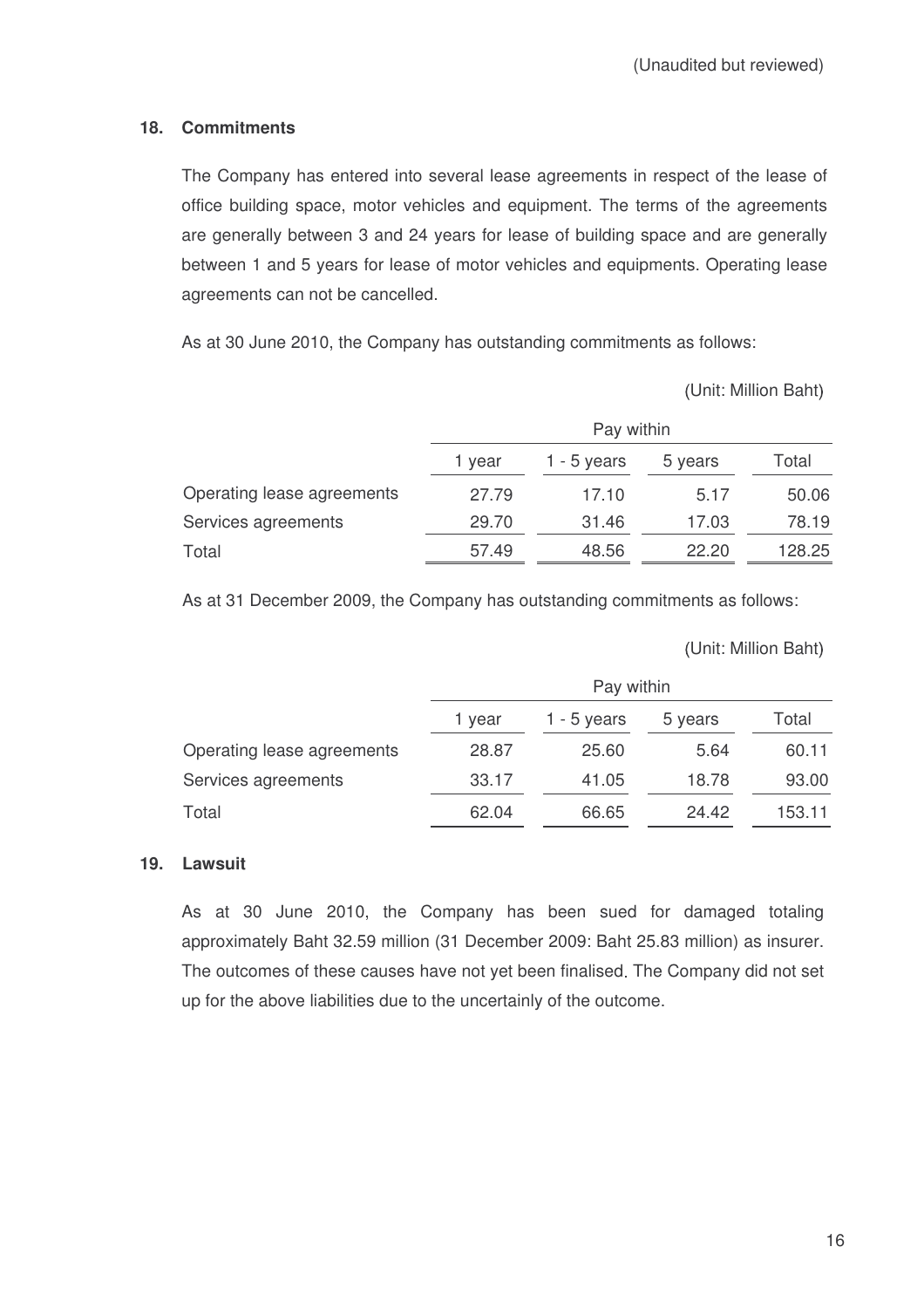## **20. Financial information by segment**

The Company's operations involve a single industry segment in life insurance and are carried on in the single geographic area in Thailand. As a result, all of the revenues, operating profits and assets as reflected in these financial statements pertain to the aforementioned industry segment and geographic area.

## **21. Financial instruments**

## **21.1 Financial risk management**

## **Credit risk**

Concentrations of the credit risk with respect to loans and premiums due and uncollected are insignificant due to the large number of customers comprising the customer base and their dispersion across different industries and geographic regions in Thailand. The maximum exposure to credit risk is the book value of assets as presented in balance sheet.

There is insignificant risk from policy loans since the sum that the Company has lent to insured parties is less than cash value of their policies with the Company. The maximum value of the risk arising from secured loans is the amount of the loan less the value which the Company is able to derive from the assets placed as collateral.

## **Interest rate risk**

The Company's exposure to interest rate risk relates primarily to its deposits at financial institutions, investments in securities and loans. However, since most of the Company's financial assets bear fixed interest rates which are close to the market rate, the Company does not use derivatives to manage its interest rate risk.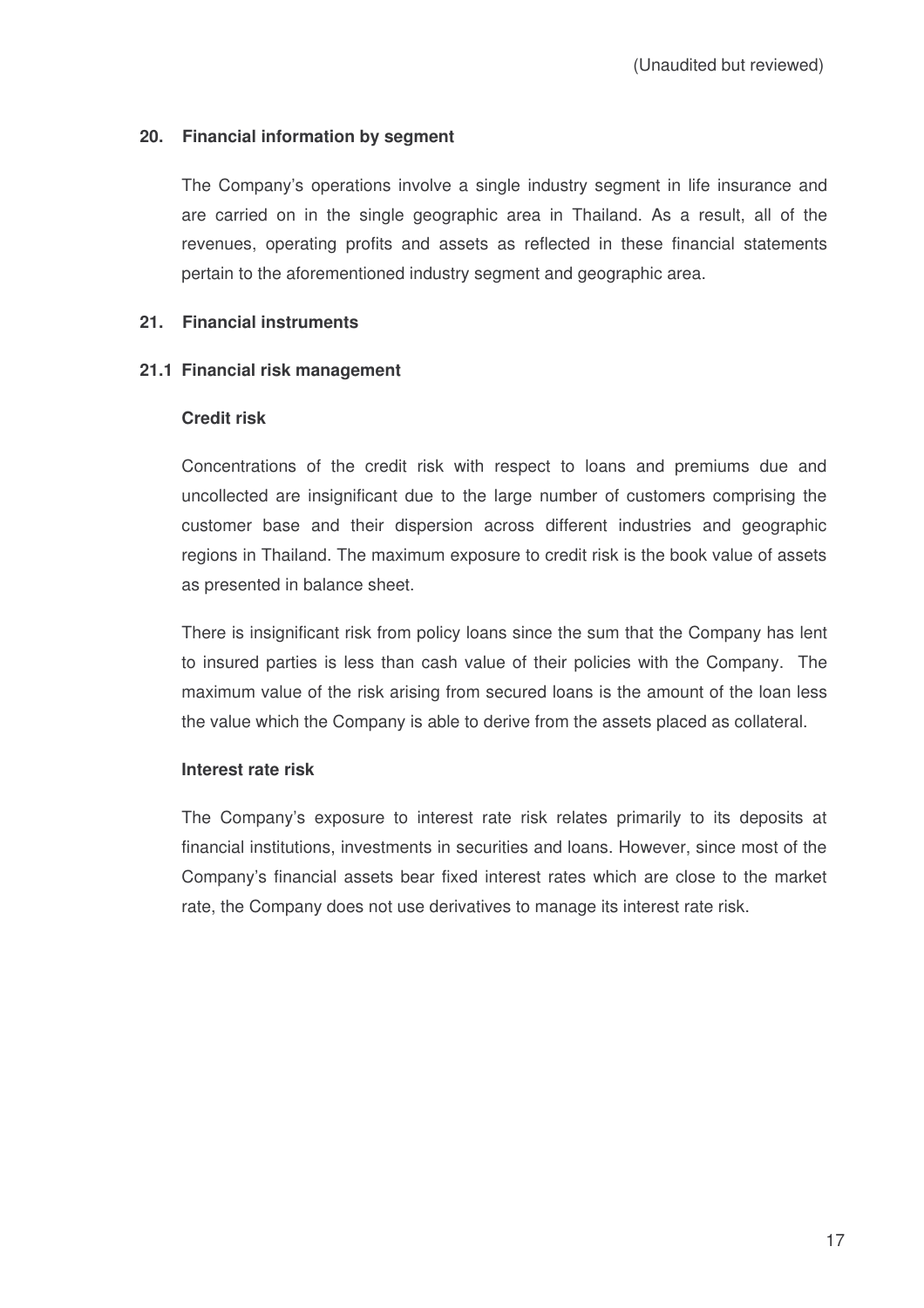Significant financial assets as at 30 June 2010 classified by type of interest rates are summarised in the table below.

(Unit: Baht)

|                                    | Balance as at 30 June 2010                   |                        |                     |  |  |
|------------------------------------|----------------------------------------------|------------------------|---------------------|--|--|
|                                    | No interest                                  | Floating interest rate | Fixed interest rate |  |  |
| Deposits at financial institutions | 101,627,683                                  | 356,761,927            | 300,000,000         |  |  |
| Investments in securities - net    |                                              |                        |                     |  |  |
| <b>Bonds</b>                       |                                              |                        | 50,008,322,919      |  |  |
| Treasury billss                    |                                              |                        | 69,967,524          |  |  |
| <b>Notes</b>                       |                                              |                        | 6,365,000,000       |  |  |
| <b>Debentures</b>                  |                                              |                        | 7,698,464,442       |  |  |
| Loans - net                        |                                              | 35,894,140             | 1,946,851,484       |  |  |
| Total                              | 66,388,606,369<br>101,627,683<br>392,656,067 |                        |                     |  |  |

Financial assets that carry fixed interest rates further classified based on the maturity date, or the repricing date if this occurs before the maturity date.

|                                    |                |                |                          |                | (Unit: Baht)  |
|------------------------------------|----------------|----------------|--------------------------|----------------|---------------|
|                                    | Within         |                |                          |                | Average       |
|                                    | 1 year         | $1 - 5$ years  | Over 5 years             | Total          | interest rate |
|                                    |                |                |                          |                | $(\%$ p.a.)   |
| Deposits at financial institutions | ٠              | 300,000,000    | $\overline{\phantom{a}}$ | 300,000,000    | 5.35          |
| Investments in securities - net    |                |                |                          |                |               |
| <b>Bonds</b>                       | 9,502,823,387  | 7,565,078,418  | 32,940,421,114           | 50,008,322,919 | 5.05          |
| <b>Treasury bills</b>              | 69,967,524     |                |                          | 69,967,524     | 1.14          |
| <b>Notes</b>                       | 3,100,000,000  | 395,000,000    | 2,870,000,000            | 6,365,000,000  | 3.35          |
| <b>Debentures</b>                  | 481, 184, 549  | 3,337,613,647  | 3,879,666,246            | 7,698,464,442  | 5.73          |
| Loans - net                        | 1,091,464      | 15,654,860     | 1,930,105,160            | 1,946,851,484  | 6.88-8.00     |
| Total                              | 13,155,066,924 | 11,613,346,925 | 41,620,192,520           | 66,388,606,369 |               |

## **Foreign currency risk**

The Company's significant exposure to foreign currency risk is in respect of its investments in bonds and unit trusts which are denominated in foreign currencies and reinsurance with foreign reinsurers. The Company utilises forward exchange contracts to manage the risk.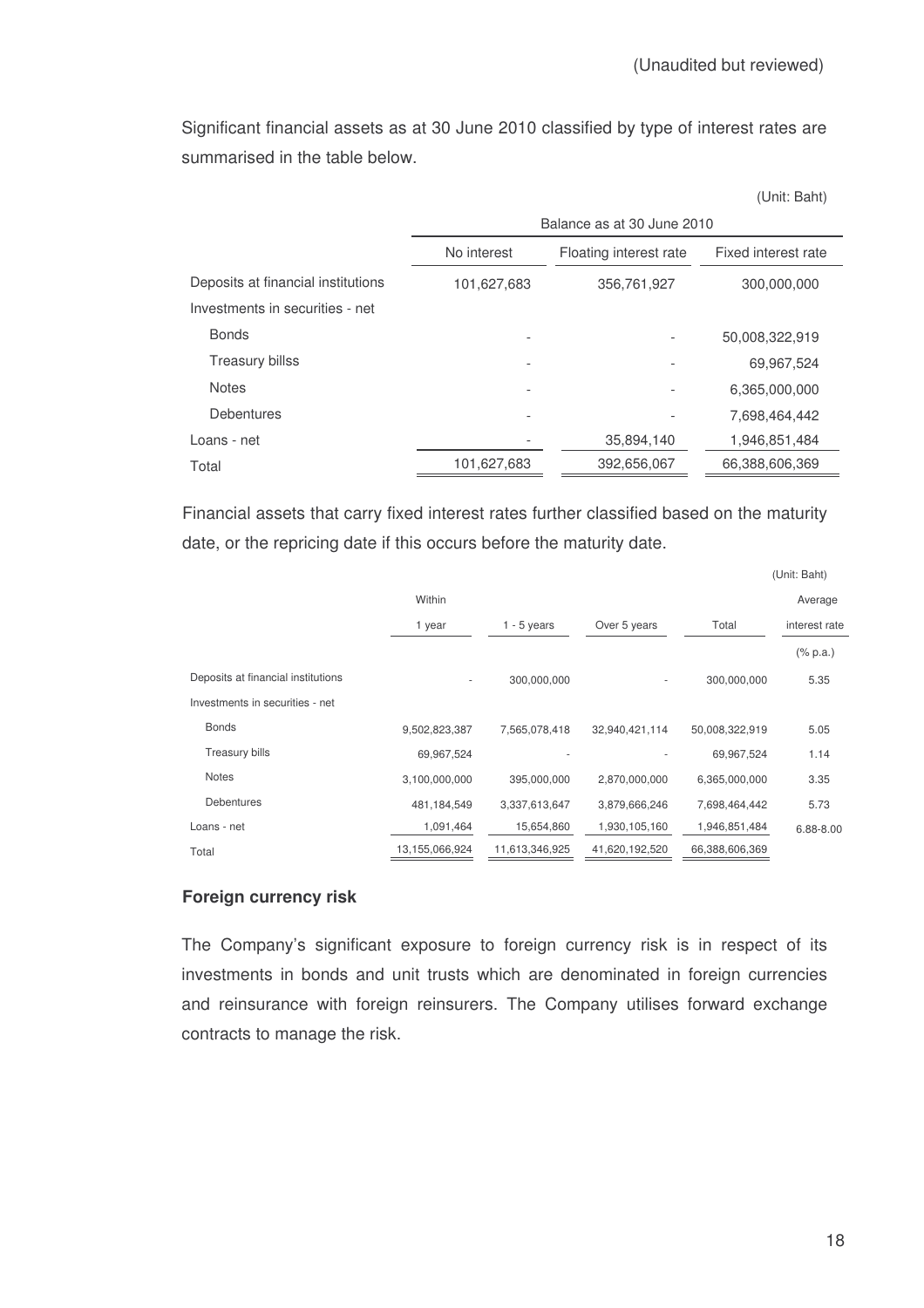As at 30 June 2010, the balances of financial assets denominated in foreign currencies are summarised below.

|                  |                         | Average exchange rate              |
|------------------|-------------------------|------------------------------------|
| Foreign currency | <b>Financial assets</b> | as at 30 June 2010                 |
|                  | (Million)               | (Baht per 1 foreign currency unit) |
| US dollar        | 64.50                   | 32.30                              |

Foreign exchange contracts outstanding at 30 June 2010 are summarised below.

| Foreign currency | Bought amount | Contractual exchange rate bought   |  |
|------------------|---------------|------------------------------------|--|
|                  | (Million)     | (Baht per 1 foreign currency unit) |  |
| US dollar        | 64.50         | $33.27 - 41.00$                    |  |

## **21.2 Fair value**

A fair value is the amount for which an asset can be exchanged or a liability settled between knowledgeable, willing parties in an arm's length transaction. The fair value is determined by depending on the nature of the instrument.

The fair value is determined by reference to the market price of the financial instrument or by using an appropriate valuation technique, depending on the nature of the instrument.

The following methods and assumptions were used by the Company in estimating the fair values of financial instruments:

## **Investments in securities**

The fair values of listed securities are based on their quoted market prices.

The fair values of other securities cannot be properly calculated, and therefore no disclosure is made.

The fair values of deposits at financial institutions, bonds, treasury bills, debentures and notes with maturity periods of less than 90 days are based on their carrying values. For those with maturity periods longer than 90 days, fair values are estimated using a discounted cash flow analysis based on the current interest rate and the remaining period to maturity.

The fair value of debt securities in the form of embedded derivatives are based on the calculations made by the issuers.